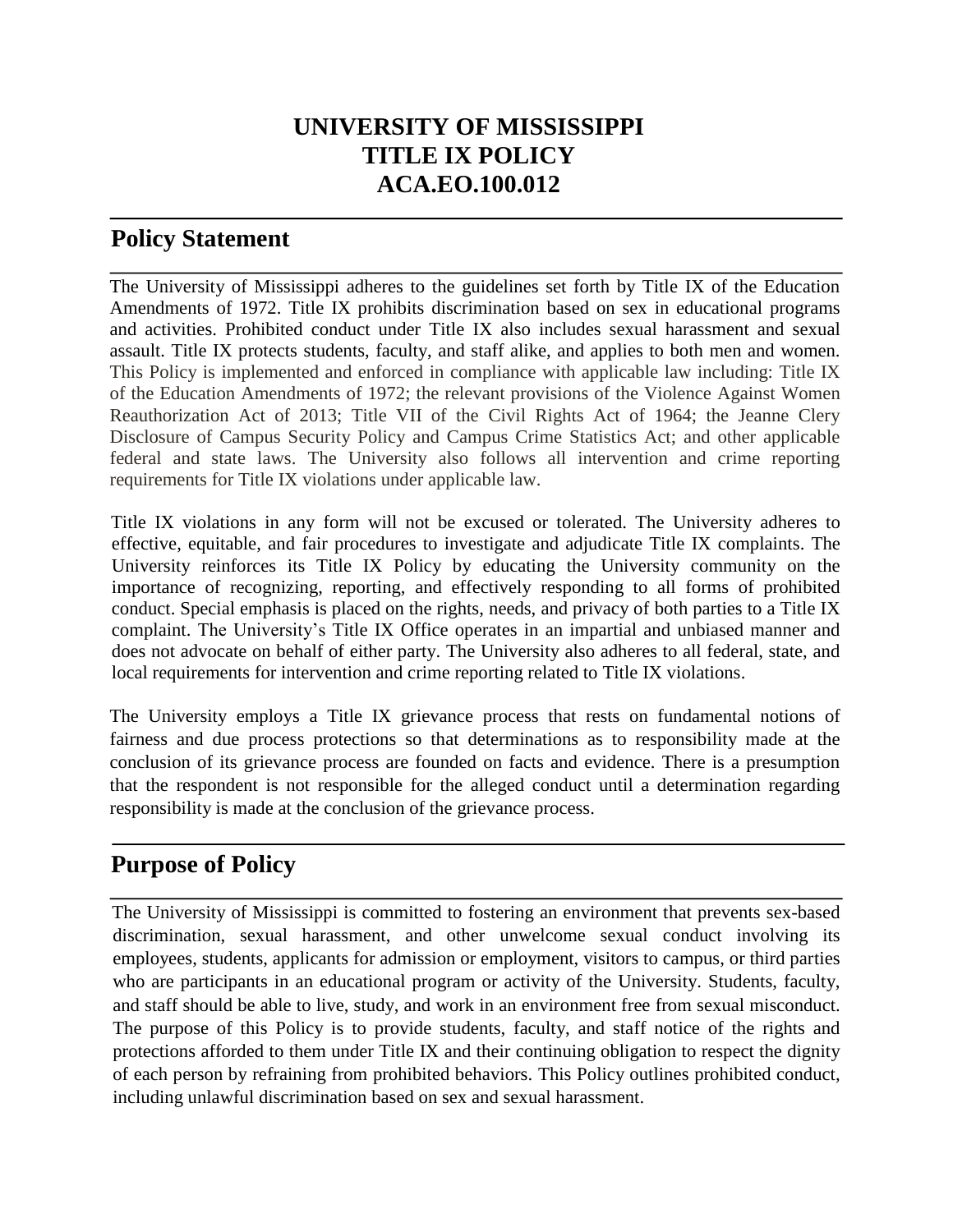# **Discrimination and Disparate Treatment**

Title IX prohibits discrimination based on sex that effectively denies an individual access to an educational program or activity of the University. Both men and women are protected from sexbased discrimination and sex-based harassment.

Prohibited sex-based discrimination and harassment includes, without limitation, discrimination or harassment based on gender, pregnancy or childbirth. As mandated by Title IX and its implementing regulations, the University does not discriminate on the basis of sex in its educational programs or activities, admissions, or employment. Educational decisions that cannot be based on sex include, without limitation, decisions relating to: admission; financial aid; academic advising and instruction; class assignments; evaluation and grading; discipline; housing; athletics; health and counseling services; recreational, residential, or extracurricular services or programs; and participation and status in any University program or activity, whether on or off campus.

Employees, students, applicants for admission or employment, or other participants in University educational programs or activities who believe they have been discriminated against are entitled to seek relief through the Equal Opportunity and Regulatory Compliance Office or the Title IX Coordinator. Questions about the application of Title IX should be referred to the Title IX Coordinator.

## **Sexual Harassment and Other Sexual Misconduct**

Pursuant to Title IX, the University of Mississippi prohibits sexual harassment and other forms of unwelcome sexual contact that occurs within the University's educational programs or activities in order to protect students, faculty, staff, and the University community as a whole. Sexual misconduct may vary in its severity and consists of a wide range of behaviors. These behaviors are serious violations and represent a threat to the safety of the University community.

The requirements of this Policy apply regardless of the sexual orientation and/or sexual identity of the individuals engaging in sexual activity. The following sexual misconduct violates Title IX, as well as the University's community standards and values of respect, civility, and personal integrity. The conduct may also be unlawful under applicable state or federal law.

Under Title IX, **sexual harassment** means either: (1) an employee of the University conditioning the provision of an aid, benefit, or service of the University on an individual's participation in unwelcome sexual conduct; (2) unwelcome sexual conduct determined by a reasonable person to be so severe, pervasive, and objectively offensive that it effectively denies a person equal access to an educational program or activity of the University; or (3) sexual assault, dating violence, domestic violence, or stalking, as defined below.

• **Rape** is the carnal knowledge of a person, without the consent of the victim, including instances where the victim is incapable of giving consent because of his/her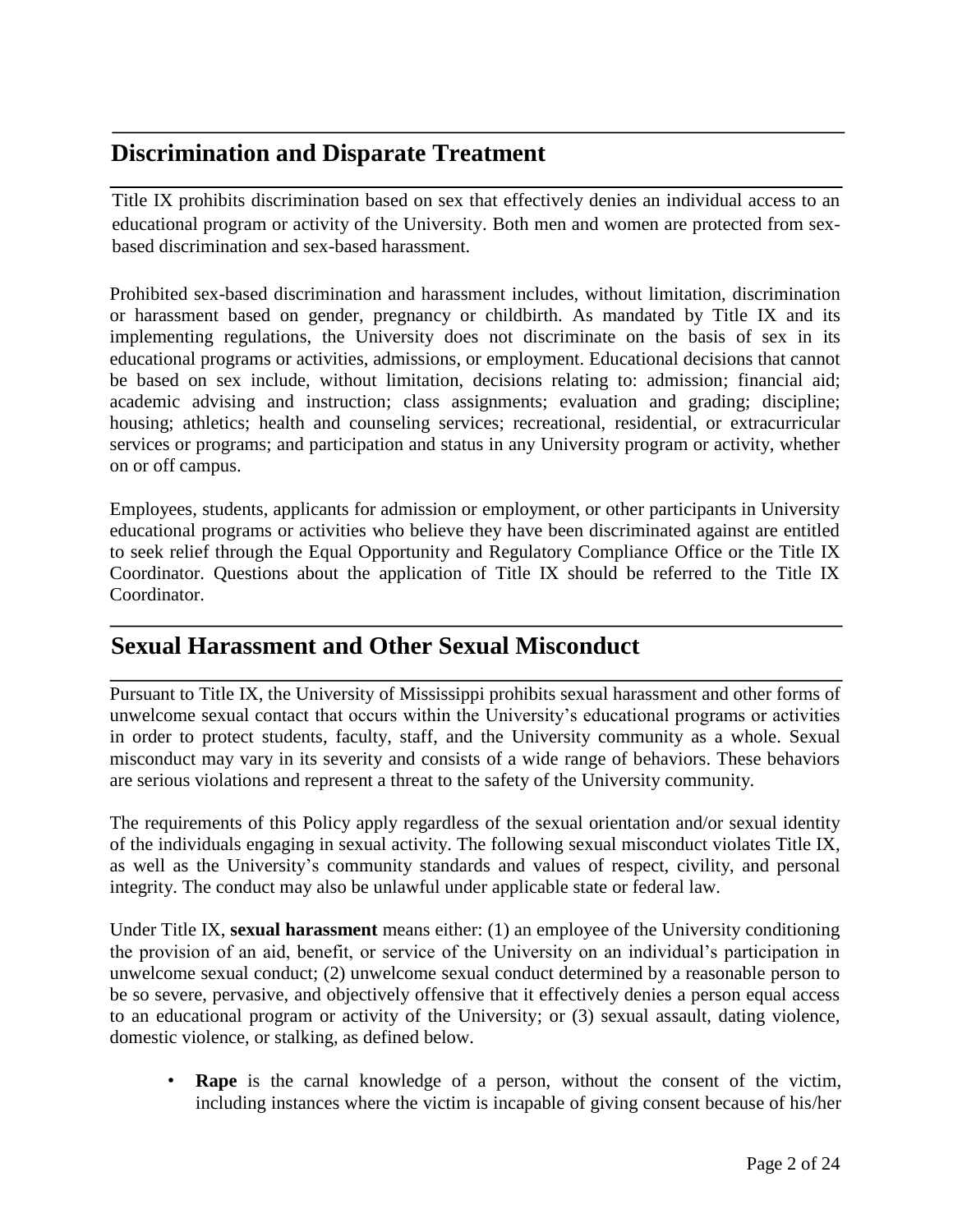age or because of his/her temporary or permanent mental or physical incapacity. Carnal knowledge exists if there is the slightest penetration of the sexual organ of the female (vagina) by the sexual organ of the male (penis).

- **Sodomy** is oral or anal sexual intercourse with another person, without the consent of the victim, including instances where the victim is incapable of giving consent because of his/her age or because of his/her temporary or permanent mental or physical incapacity.
- **Sexual assault with an object** is the use of an object or instrument to penetrate, without the consent of the victim, however slightly, the genital or anal opening of the body of another person, without the consent of the victim, including instances where the victim is incapable of giving consent because of his/her age or because of his/her temporary or permanent mental or physical disability. An "object" or "instrument" is anything used by the offender other than the offender's genitalia, e.g. a finger, bottle, stick.
- **Fondling** is the touching of the private body part of another person for the purpose of sexual gratification, without the consent of the victim, including instances where the victim is incapable of giving consent because of his/her age or because of his/her temporary or permanent mental or physical disability.
- **Incest** is sexual intercourse between persons who are related to each other within the degrees wherein marriage is prohibited by law.
- **Statutory rape** is intercourse with a person who is under the statutory age of consent.
- **Dating violence** means violence committed by a person who is or has been in a social relationship of a romantic or intimate nature with the victim. The existence of such a relationship shall be determined based on a consideration of the following factors: (i) the length of the relationship, (ii) the type of relationship, and (iii) the frequency of interaction between the persons involved in the relationship.
- **Domestic violence** includes felony or misdemeanor crimes of violence committed by a current or former spouse or intimate partner of the victim, by a person with whom the victim shares a child in common, by a person who is cohabitating with or has cohabitated with the victim as a spouse or intimate partner, by a person similarly situated to a spouse of the victim under the domestic or family violence laws of the applicable jurisdiction, or by any other person against an adult or youth victim who is protected from that person's acts under the domestic or family violence laws of the jurisdiction.
- **Stalking** is a course of conduct directed at a specific person that would cause a reasonable person to: (i) fear for his or her safety or the safety of others; or (ii) suffer substantial emotional distress.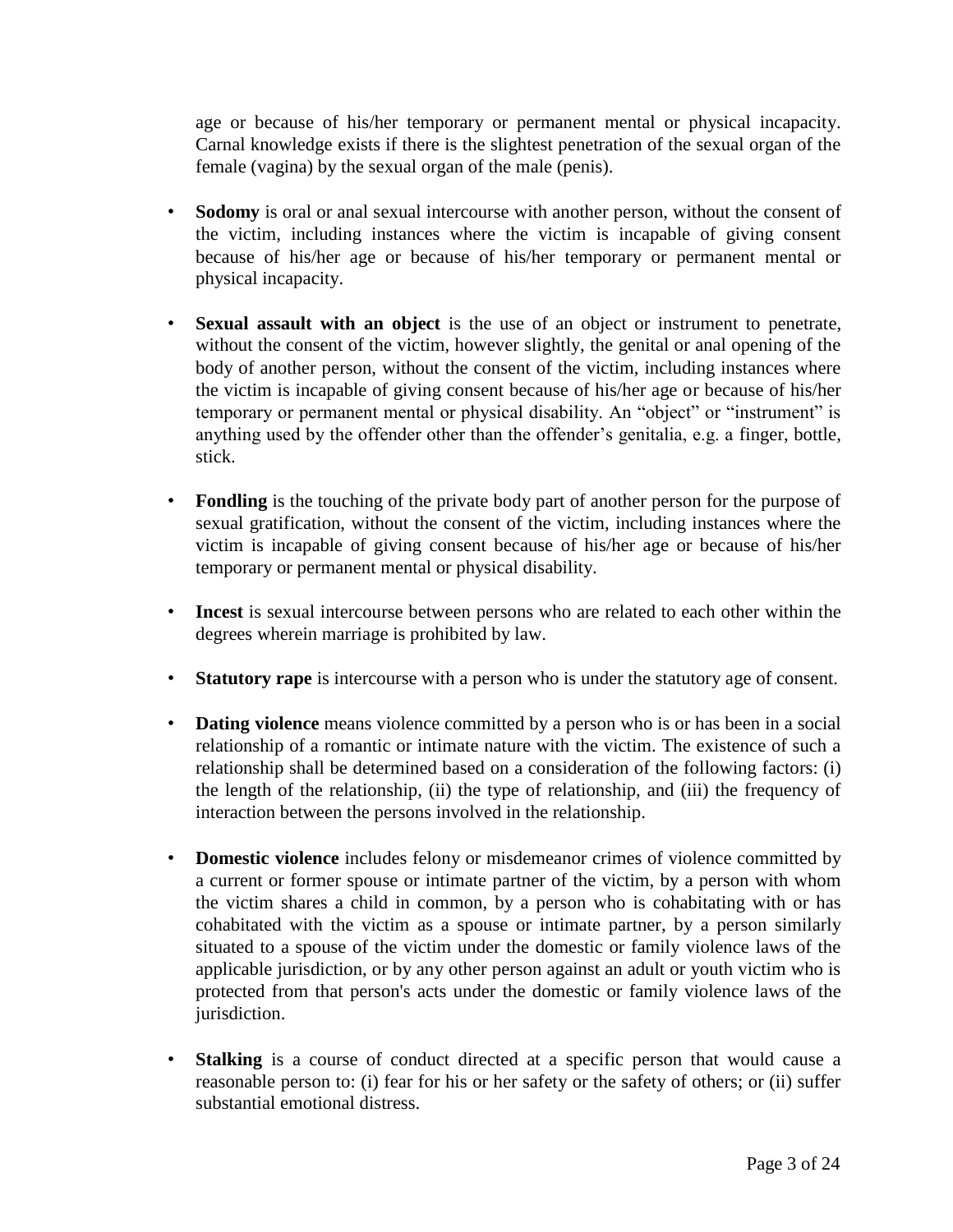The University's definitions are adopted from the Title IX regulations, promulgated by the Department of Education, and from the FBI's Uniform Crime Reporting Program.

## **Consent**

For the purposes of this Policy, **consent** between two or more people is defined as an affirmative agreement – through clear actions or words – to engage in sexual activity. The person giving the consent must act knowingly, freely, voluntarily, and with an understanding of his or her actions when giving the consent. This definition of consent is premised on the idea that all persons in our University community have the right to feel respected, acknowledged, and safe during sexual activity.

Nonconsensual sexual activity is prohibited under Title IX and this Policy and requires a showing that a participant knew or reasonably should have known that the other party did not consent to the sexual activity.

A person who willingly participates in sexual activity is responsible for obtaining consent for that sexual activity. Consent must be present throughout the sexual activity. Consent can be withdrawn by any participant at any time during the sexual activity. Accordingly, a participant to sexual activity can revoke consent through actions, conduct, or behavior that communicates that he or she no longer wishes to continue the existing sexual activity. Once consent is withdrawn, the sexual activity must cease immediately.

Although consent can be non-verbal (e.g. nodding), consent should never be assumed or inferred from silence, passiveness, or a lack of resistance. A lack of protest or the failure to resist does not constitute consent. If there is confusion as to whether anyone has consented or continues to consent to sexual activity, it is essential that the participants stop the activity until the confusion can be clearly resolved and consent is obtained. No sexual activity should occur without consent.

Consent to engage in a particular sexual activity with an individual is not consent to engage in all sexual activity with that individual, and consent to engage in a sexual activity with an individual on one occasion is not consent to engage in sexual activity at a later time.

Consent to engage in sexual activity with one person is not consent to engage in sexual activity with any other person.

Consent cannot result from force, or threat of force, coercion, fraud, or intimidation. The use of force or threat of force to induce consent violates this Policy whether the force is physical in nature, violent, or involves threats, intimidation or coercion.

• Physical force includes but is not limited to: hitting, kicking, and restraining. Physical force may also involve physically exerting control of another person through any form of violence.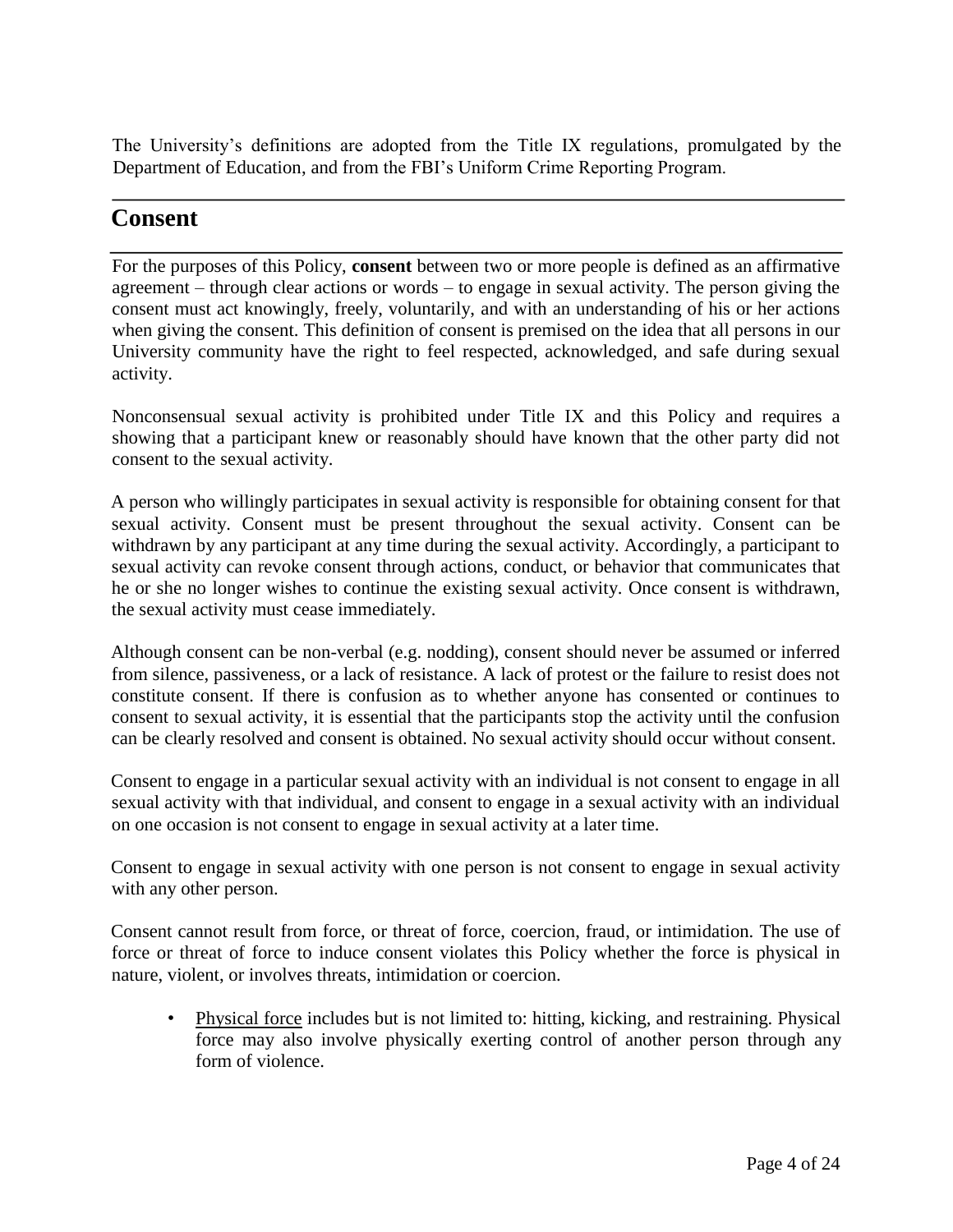- Threats or threatening behavior exist where a reasonable person would have been compelled by the words or actions of another to give permission to sexual activity to which he or she otherwise would not have consented.
- Intimidation is an implied threat. Intimidation exists when a reasonable person would feel threatened or coerced even though there may not be any threat made explicitly or physical force. Intimidation is evaluated based on the intensity, frequency, or duration of the comments or actions*.*

#### **INCAPACITATION AND AGE OF CONSENT**

An incapacitated person lacks the ability to make a voluntary, informed, rational decision about whether to consent to sexual activity. A person may be incapacitated as a result of the consumption of alcohol or other drugs, because of sleep, unconsciousness, or due to a physical or mental impairment or health condition. It is a violation of this Policy to engage in sexual activity with someone that you know, or reasonably should know, is incapacitated.

A person who is unconscious, unaware, or otherwise physically helpless cannot give effective consent to sexual activity. Someone who is incapacitated when he or she engages in sexual activity when he or she cannot understand or appreciate who, what, when, where, why, or how with respect to the sexual interaction.

People manifest signs of incapacitation differently. Signs of incapacity may include but are not limited to slurred or incomprehensible speech, a fixed gaze, incoherence, an unsteady manner of walking or the inability to walk or stand up straight, combativeness or emotional volatility, vomiting, or incontinence.

Age can be a form of incapacitation that renders a person unable to give consent. Under state law, a person between the ages of fourteen (14) and sixteen (16) lacks the legal capacity to consent to sexual intercourse with an individual seventeen (17) years or older, where that individual is at least thirty-six (36) months older than the person. Similarly, a student under the age of eighteen (18) lacks the legal capacity to consent to sexual activity with a person in a position of trust or authority over the student, including, without limitation, the student's teacher, counselor, physician, psychiatrist, psychologist, minister, priest, physical therapist, chiropractor, legal guardian, parent, stepparent, aunt, uncle, scout leader or coach.

If a person is unsure about the presence of consent or incapacitation, the safe thing to do, with respect to a sexual interaction, is to forego the sexual activity. A party may not assert his or her own intoxication as grounds for being unable to recognize that another person was either incapacitated or did not otherwise give consent.

## **Reporting an Alleged Title IX Violation**

Community members who believe they have, or believe someone they know has, experienced a potential Title IX violation may submit a report in writing, in person, by mail, by telephone, by electronic mail, or by any other means that results in the Title IX Coordinator receiving the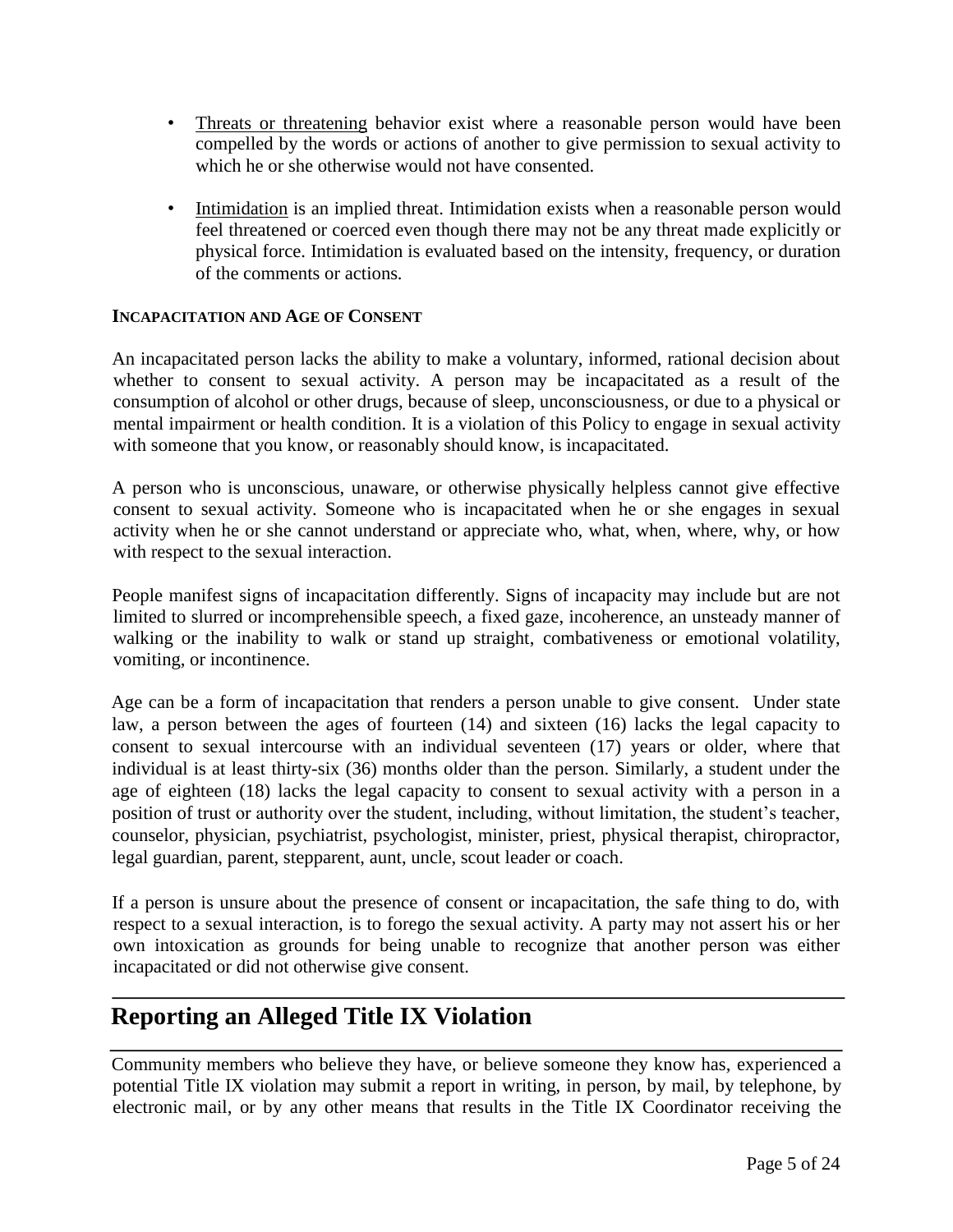report. Title IX reports can be made at any time, including after business hours and on weekends, and by any person. The Title IX Coordinator can be reached by telephone at (662) 915-7045, by emailing the Title IX Office at [titleix@olemiss.edu,](mailto:titleix@olemiss.edu) or on campus at 120 Lester Hall. Additional contact information for the Title IX Coordinator is provided at the end of this Policy.

Any person may report sex discrimination, including sexual harassment (whether or not the person reporting is the person alleged to be the victim of conduct that could constitute sex discrimination or sexual harassment), in person, by mail, by telephone, or by electronic mail, using the contact information listed for the Title IX Coordinator, or by any other means that results in the Title IX Coordinator receiving the report. Such a report may be made at any time.

The **complainant** is an individual who is alleged to be the victim of conduct that could constitute sexual harassment. The **respondent** is an individual who has been reported to be the perpetrator of conduct that could constitute sexual harassment. Reporting a Title IX violation is not the same thing as filing a formal complaint. For more information on how to file a formal complaint, please see the Filing a Formal Complaint section below.

Employees who are notified of an alleged Title IX incident or allegations of sexual harassment *must* report the incident to the Title IX Coordinator immediately (no later than two calendar days). Employees include all University faculty and staff, except those who work or volunteer in the on campus UMatter: Student Support and Advocacy Office or Violence Intervention and Prevention Services, and those with a statutory privilege, including but not limited to those providing counseling or healthcare services through the University Counseling Center, Student Health Services, and/or Psychological Services Center. Those University employees who work or volunteer in the University Counseling Center, Student Health Services, and/or Psychological Services Center are considered confidential employees for the purposes of this Policy. Confidential employees are not required to report an alleged incident to the Title IX Coordinator unless there is a reasonable threat to campus safety. However, those employees with a mandatory obligation under University policy or applicable law to report Title IX allegations to the Title IX Coordinator must do so, even where an individual requests confidentiality.

While maintaining confidentiality, employees and staff within Violence Intervention and Prevention Services or the UMatter: Student Support and Advocacy Office must report the nature, date, and general location of an incident to the Title IX Coordinator, along with a list of any supportive measures that were provided. This limited report – which includes no information that would directly or indirectly identify the student – helps keep the Title IX Coordinator informed of the general extent and nature of the alleged sexual violence on and off campus so the Coordinator can track patterns, evaluate the scope of the problem, if any, and formulate appropriate campus-wide responses, if necessary. This limited report also helps ensure that the University is in compliance with Title IX.

Although the Violence Intervention and Prevention Services staff and the UMatter: Student Support and Advocacy staff generally maintain a person's confidentiality and privacy within the University, they may have certain reporting or other obligations under state or federal law, including an obligation to respond to lawfully issued subpoenas. If the Violence Intervention and Prevention Services staff or UMatter: Student Support and Advocacy staff believe that an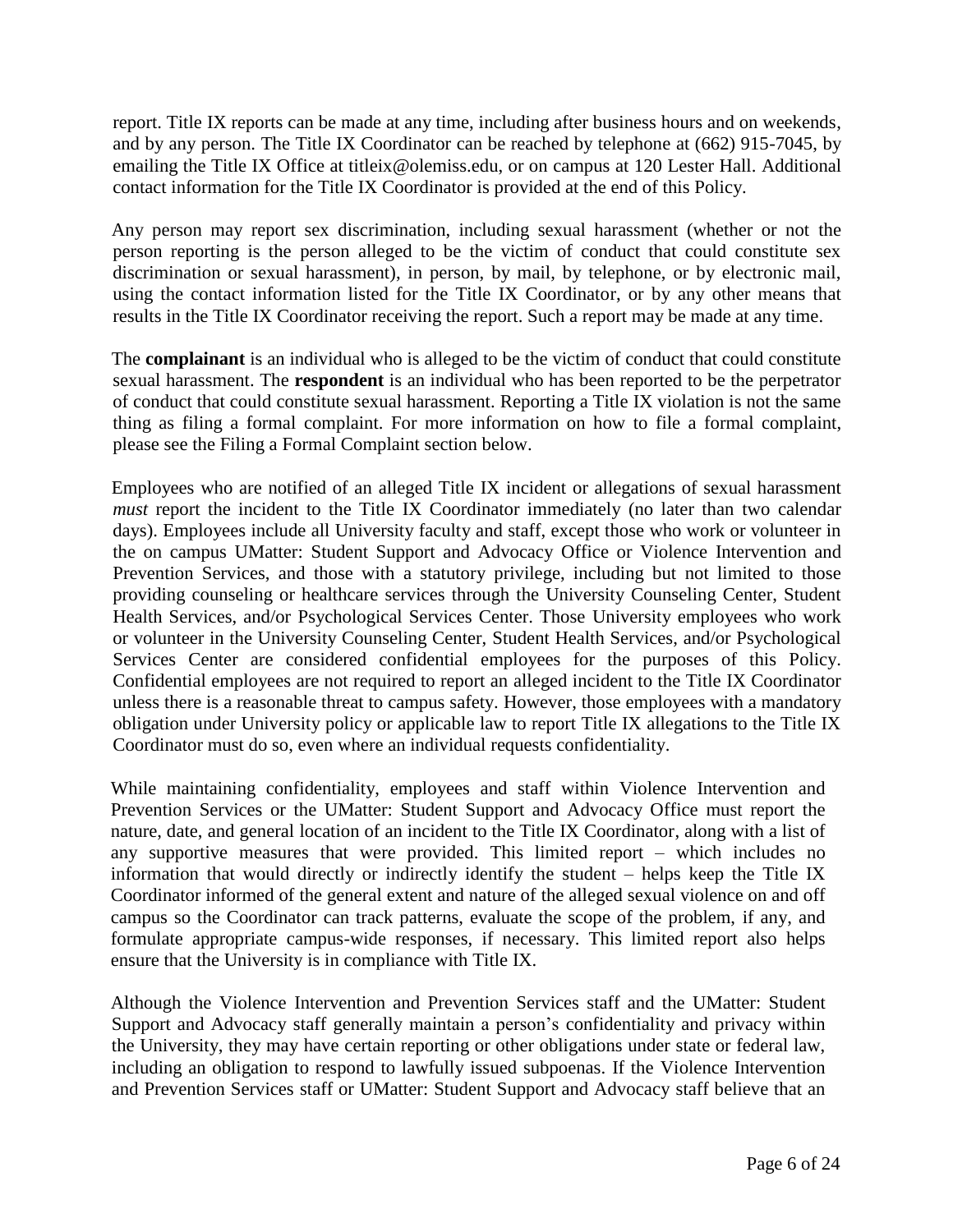individual may pose a serious and immediate threat to the University community, the University Police Department should be informed so that it can determine if a timely warning to the University community is appropriate. Any such warning should not include any information that identifies the person reporting the information.

Public awareness events such as "Take Back the Night," the Clothesline Project, candlelight vigils, protests, "survivor speak outs," or other forums in which students disclose incidents of sexual violence, are not considered reports or formal complaints for the purposes of Title IX, nor are such events and forums notice to the University of sexual violence for purposes of triggering its obligation to investigate any particular incident(s). Such events may, however, inform the need for campus-wide education and prevention efforts, and the University will provide information about students' Title IX rights at these events.

Students are encouraged to immediately seek medical attention and contact the University Police Department at (662) 915-7234 if they believe they have been sexually assaulted. Students are strongly encouraged to seek medical attention even if they do not wish to pursue criminal charges or otherwise pursue a complaint under this Policy.

### **Supportive Measures**

Supportive measures are non-disciplinary, non-punitive, individualized services offered by the University as appropriate, as reasonably available, and without fee or charge, to either party before or after the filing of a formal Title IX complaint, or where no formal complaint has been filed. Such measures are designed to restore or preserve access to the University's educational programs or activities without unreasonably burdening the other party, including measures designed to protect the safety of all parties and the University's educational environment, and deter sexual harassment.

Supportive measures may include, but are not limited to:

- Counseling
- Extensions of deadlines or other course-related adjustments
- Modifications of work or class schedules
- Campus escort services
- Mutual restrictions on contact between the parties
- Changes in work or housing locations
- Leaves of absence
- Temporary residence in a University safe room
- Parking accommodations
- Increased security and monitoring of certain areas of the campus
- Other similar measures

The University must maintain as confidential any measures provided to either party to the extent that maintaining such confidentiality would not impair the ability of the University to provide the supportive measures. The Title IX Coordinator is responsible for coordinating the effective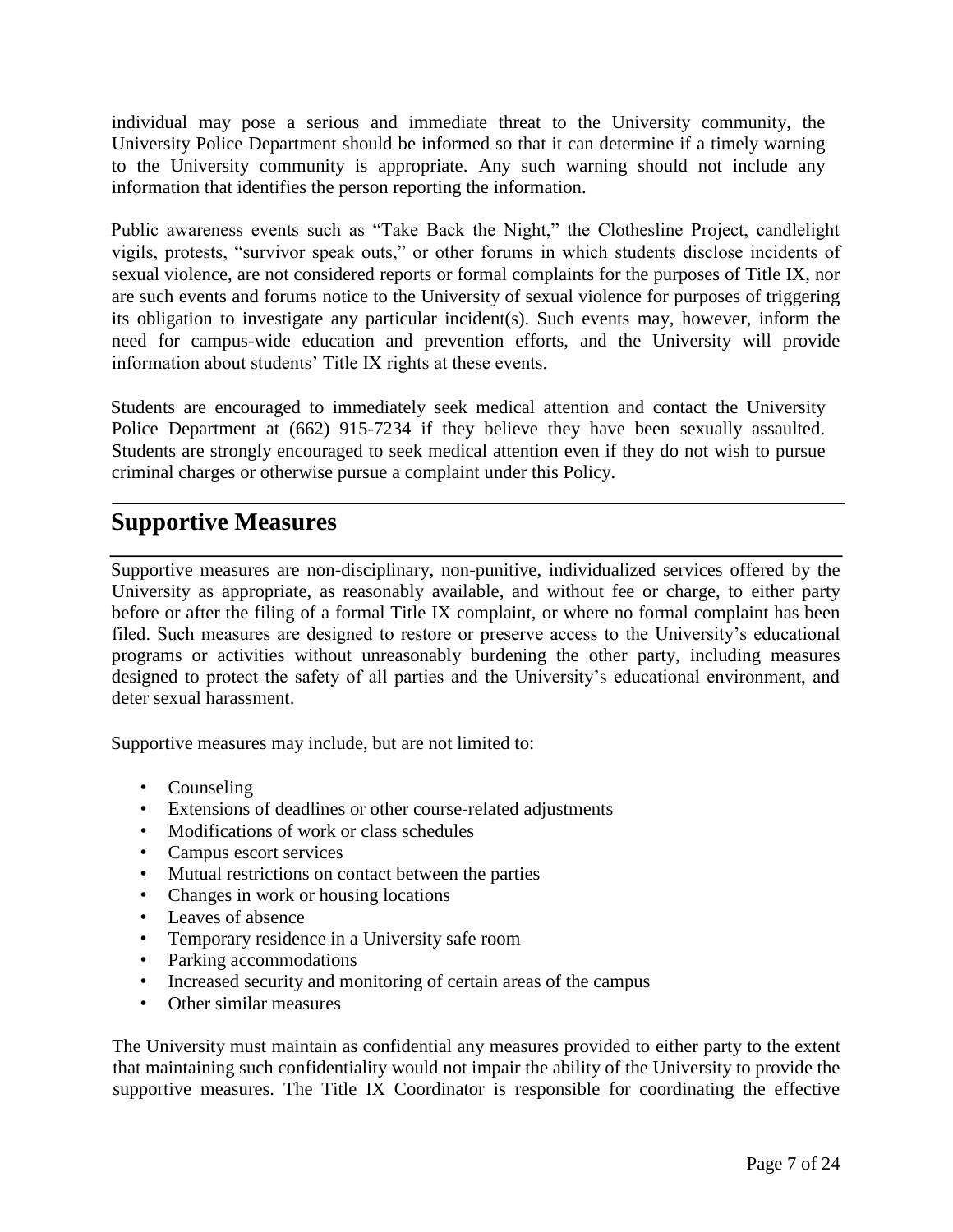implementation of supportive measures. As such, any potential party seeking supportive measures from the University may contact the Title IX Coordinator. Alternatively, an individual who has filed a formal complaint or is considering filing a complaint may seek supportive measures through Violence Intervention and Prevention Services, while an individual who is responding to a formal complaint may seek supportive measures through UMatter: Student Support and Advocacy.

## **Violence Intervention and Prevention Services**

Violence Intervention and Prevention Services at the University of Mississippi is an on-campus resource that promotes awareness of the realities of sexual assault, relationship violence, stalking, and other forms of sexual misconduct. This program also provides education and training to students, faculty, and staff concerning these topics. Additionally, Violence Intervention and Prevention Services serves as confidential advocacy to assist Title IX complainants and potential complainants of sexual misconduct and other interpersonal violence, and as a liaison between the University of Mississippi and local resource groups.

The University is committed to an environment where all members utilize bystander intervention to prevent and end violence on campus and in the community. The University presents programming on prevention of sexual misconduct, relationship violence, and stalking to all students, staff and faculty at orientation and throughout the year. The University also educates all its members on awareness and intervention related to sexual misconduct, relationship violence and stalking. Education includes University policy, state criminal laws, Title IX and federal laws, the impact of trauma, how to recognize and respond to incidents and the importance of reporting incidents. The University mandates training for all incoming students to increase awareness and foster prevention. The University also mandates training for all staff and faculty.

Individuals who work or volunteer in Violence Intervention and Prevention Services, including front desk staff and students, can generally talk to a complainant without revealing any personally identifying information about an incident to the University. A complainant can seek assistance and support from these individuals without triggering a reporting obligation or a University investigation that could reveal the complainant's identity or that the complainant has disclosed the alleged incident.

For a listing of available resources, please visit the website [http://umsafe.olemiss.edu.](http://umsafe.olemiss.edu/) To request an educational program or for further assistance, please contact Violence Intervention and Prevention Services at (662) 915-1059.

## **UMatter: Student Support and Advocacy**

The UMatter: Student Support and Advocacy Office at the University of Mississippi is an oncampus resource that serves as the official office for finding resources and information on how students can care for themselves and their peers when in distress. The UMatter: Student Support and Advocacy Office also serves as a confidential advocate to assist respondents and those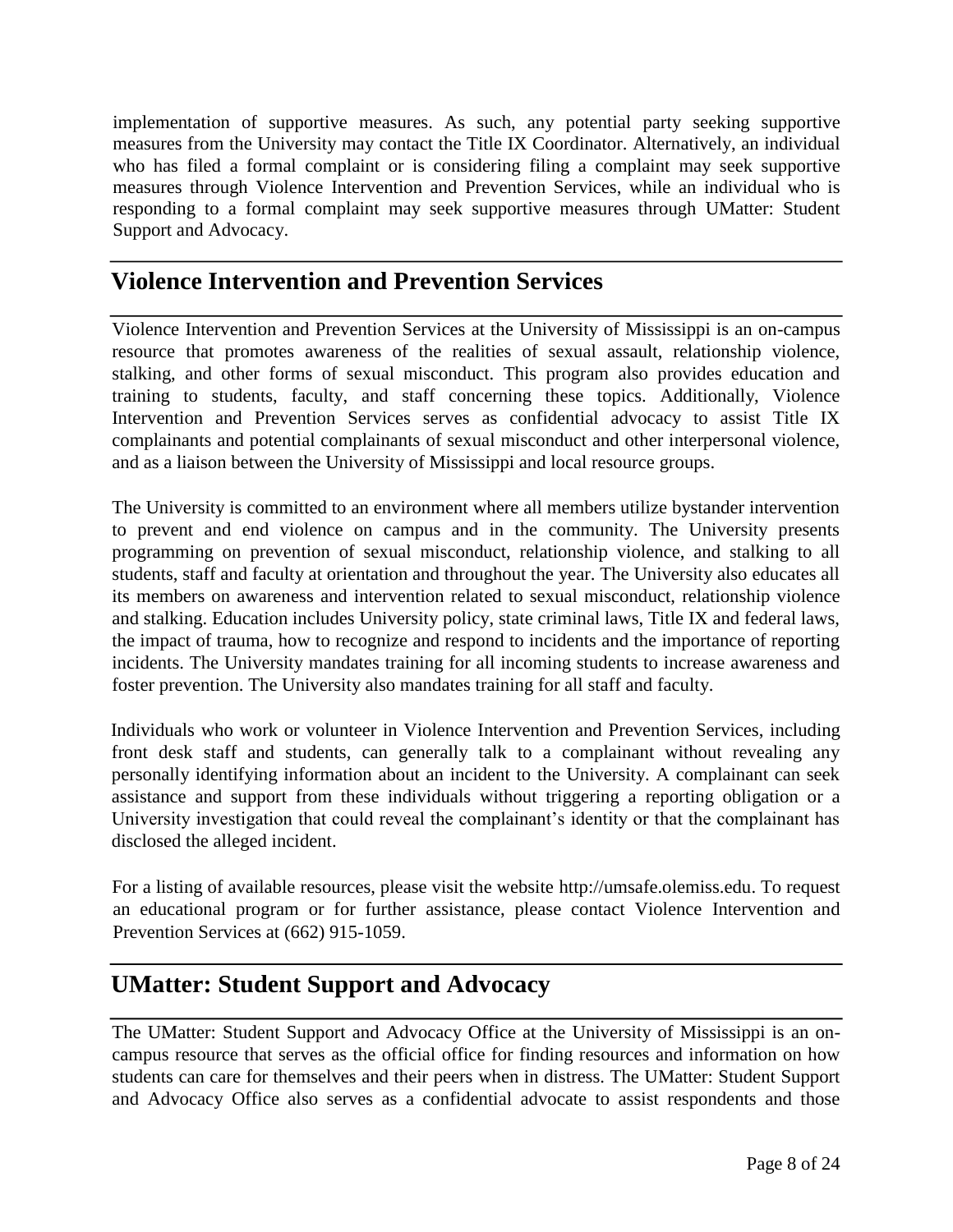alleged to have committed sexual misconduct, and as a liaison between the University of Mississippi and local resource groups. The UMatter: Student Support and Advocacy Office operates under the presumption that the respondent is not responsible for the alleged conduct until a determination regarding responsibility is made at the conclusion of the Title IX grievance process.

For a listing of available resources, please visit the website [http://umsafe.olemiss.edu.](http://umsafe.olemiss.edu/) For further assistance, please contact the UMatter: Student Support and Advocacy Office at (662) 915-7248.

# **Filing a Formal Complaint**

The **complainant** is an individual who is alleged to be the victim of conduct that could constitute sexual harassment. The **respondent** is an individual who has been reported to be the perpetrator of conduct that could constitute sexual harassment. Under this Policy, a complainant may file a formal complaint for sexual harassment against a respondent.

A **formal complaint** is a document alleging sexual harassment against a respondent and requesting that the University investigate the allegation of sexual harassment. For the purposes of this Policy, "document" means a document or electronic submission (such as by electronic mail) that contains the complainant's physical or digital signature, or otherwise indicates that the complainant is the person filing the formal complaint.

A formal complaint may be filed with the Title IX Coordinator in person, by mail, or by electronic mail, by using the following contact information provided for the Title IX Coordinator:

Honey Ussery Assistant Director of Equal Opportunity & Regulatory Compliance Title IX Coordinator University of Mississippi Post Office Box 1848 120 Lester Hall P: (662) 915-7045 F: (662) 915-1229 hbussery@olemiss.edu [titleix@olemiss.edu](mailto:titleix@olemiss.edu)

Complainants may file a formal complaint without meeting with the University's Title IX Coordinator in person, so long as the complaint: (i) contains the complainant's physical or digital signature or otherwise indicates that the complainant is the person filing the formal complaint, (ii) alleges sexual harassment against the respondent, and (iii) requests that the University investigate the allegations. Additionally, at the time of filing a formal complaint with the University's Title IX Office, the complainant must be participating in or attempting to participate in a University of Mississippi educational program or activity.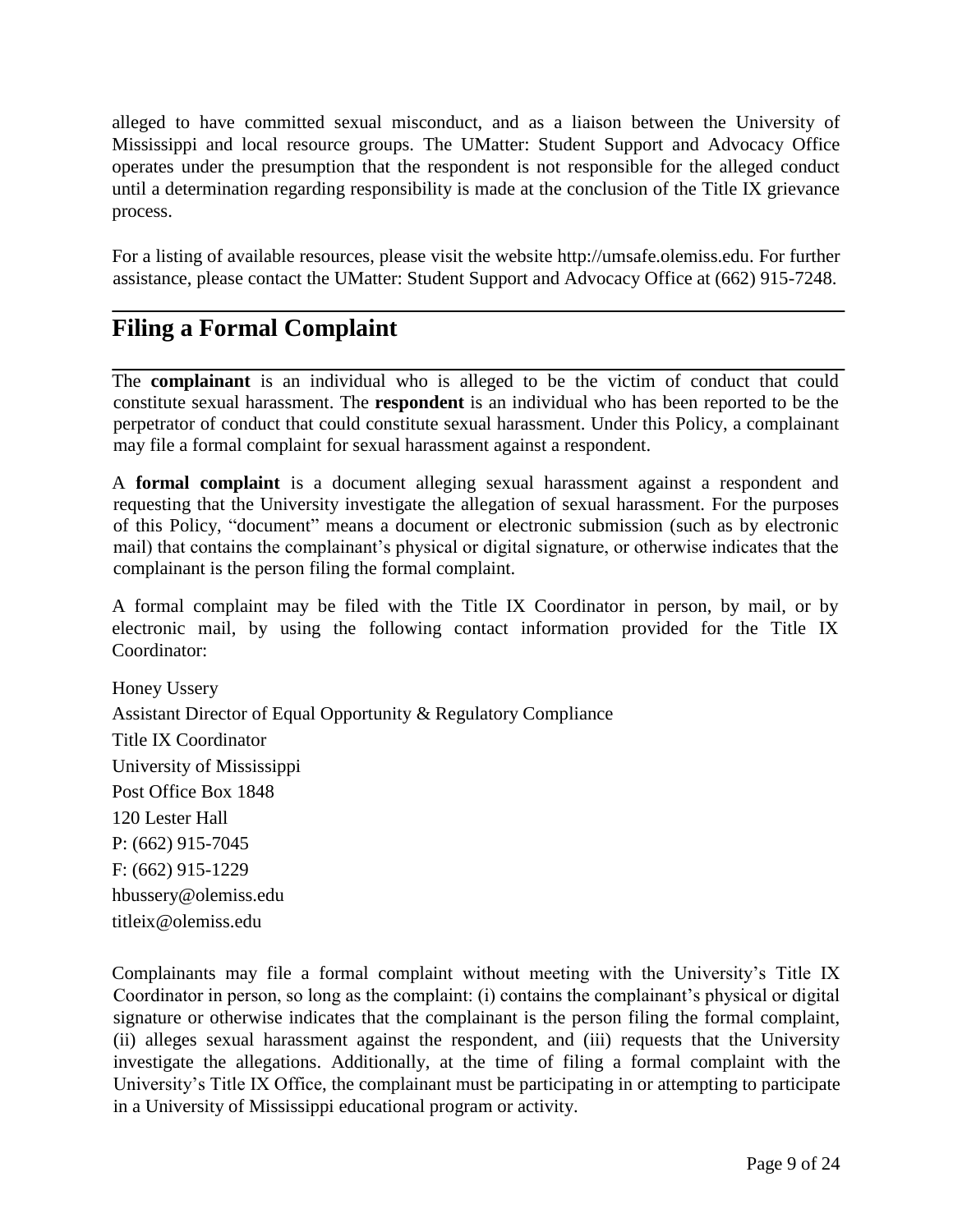Any individual seeking to file a formal complaint or looking to explore the option of filing a formal complaint should contact the Title IX Coordinator.

For information on how to make a report of sexual misconduct or relationship violence with the Title IX Coordinator, please see the Reporting an Alleged Title IX Violation section above.

There are two situations in which the University may initiate its grievance procedures: (i) where a formal complaint has been filed by a complainant, or (ii) where the Title IX Coordinator has decided to initiate the grievance process on behalf of the University after making a determination that an investigation is objectively warranted.

### **A FORMAL COMPLAINT SIGNED BY THE TITLE IX COORDINATOR**

The Title IX Coordinator may sign a formal complaint against a respondent. Where the Title IX Coordinator signs a formal complaint, the Title IX Coordinator is not a complainant or otherwise a party to the grievance process contemplated by Title IX and must comply with the requirements of the grievance process outlined in this Policy.

Any decision to initiate the Title IX grievance process in situations where the complainant does not want an investigation or where the complainant intends not to participate is made thoughtfully and intentionally by the Title IX Coordinator, taking into account the circumstances of the situation, including the reasons why the complainant wants or does not want the University to investigate. The Title IX Coordinator is trained with the special responsibilities that involve interacting with complainants, enabling the Title IX Coordinator to make these decisions. Other University administrators and community members may report sexual harassment incidents to the Title IX Coordinator and may express to the Title IX Coordinator reasons why the administrator or community member believes that an investigation is warranted, but the decision to initiate a grievance process is one that the Title IX Coordinator must make. As such, the Title IX Coordinator may determine that a fair, impartial investigation is objectively warranted as part of the University's obligation to respond to sexual harassment allegations.

# **The Right to an Advisor**

The complainant and the respondent have the right to have an **advisor** of their choice, who may be, but is not required to be, an attorney, present throughout the entire grievance process. At any time during the grievance process, both parties may choose their own advisors or may request that the University provide them an advisor at no cost or fee.

An advisor for either the complainant or respondent may: (i) accompany the party to any meeting or proceeding during the Title IX grievance process; (ii) assist the party with the gathering of evidence during a Title IX investigation; (iii) assist the party with inspecting and reviewing evidence gathered by the Title IX Investigator(s); (iv) be asked by the respective party to assist in making meaningful written responses to the information gathered throughout the investigative process; (v) attend the live hearing and conduct cross-examination, orally and in real time; and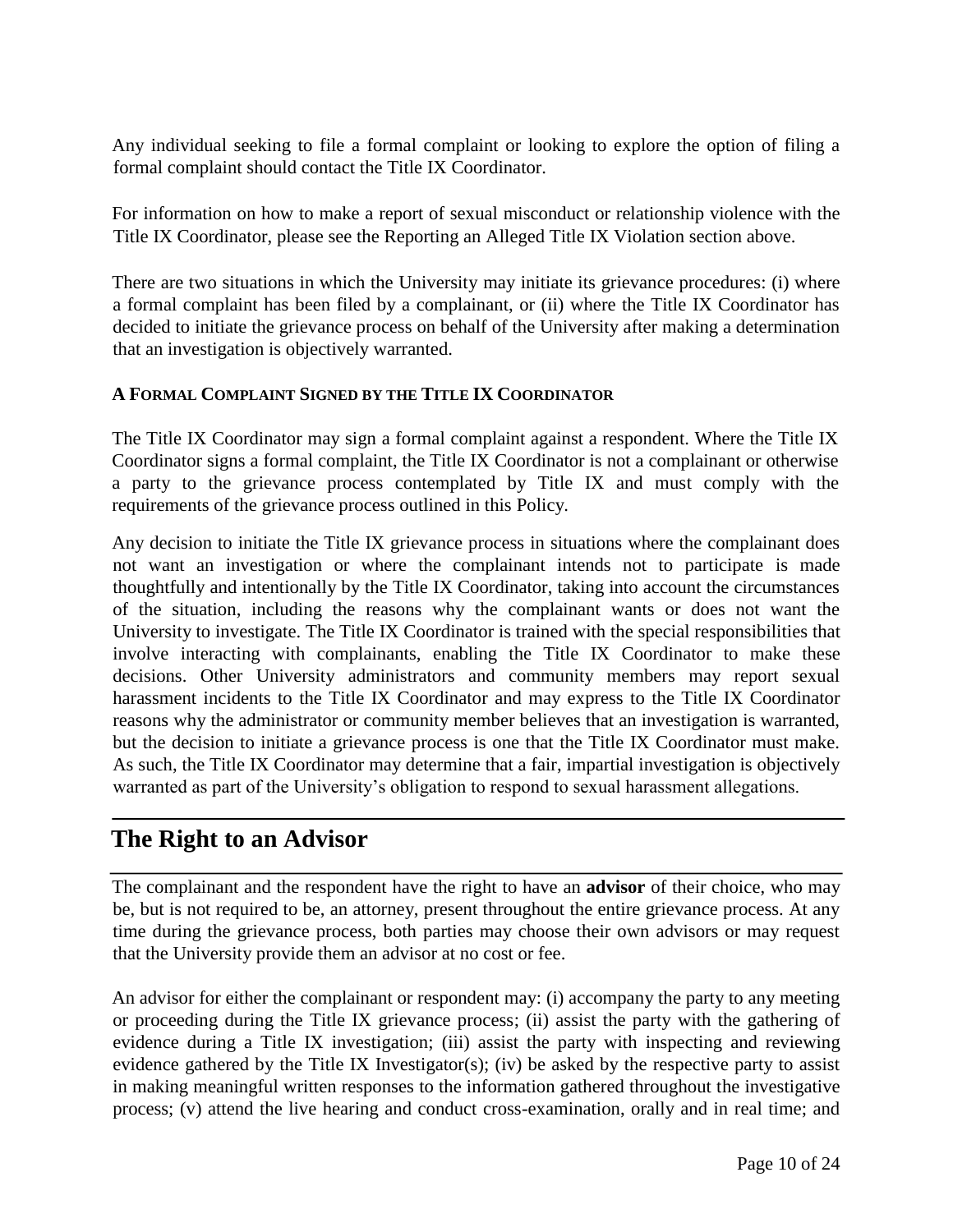(vi) may be asked by the respective party to assist in submitting a written statement in support of, or challenging, the outcome of the live hearing, if necessary.

The University will not limit the choice or presence of the advisor for either the complainant or respondent in any meeting or grievance proceeding but may impose restrictions on the extent to which the advisor may participate in the proceedings. Any and all such restrictions will apply equally to complainants and respondents. The Investigation Process and Hearing Process sections of this Policy further discuss the roles and responsibilities of advisors with additional specificity.

#### **ADVISORS DURING A LIVE HEARING**

The right to have an advisor present throughout the hearing process extends to live hearings as well, if one occurs. If a party does not have an advisor present at the hearing, the University will provide that party an advisor. At the live hearing, each party's advisor will be permitted to ask the other party and any witnesses all relevant questions and follow-up questions, including those that challenge credibility.

### **The Investigation Process**

The Title IX Office operates in an impartial and unbiased manner and does not advocate on behalf of the individualized interests of the complainant or the respondent. Throughout the information gathering process, the Title IX Coordinator and the Title IX Investigator(s) maintain objectivity, and the Investigators conduct any Title IX investigation resulting from a formal complaint under the presumption that the respondent is not responsible for the alleged conduct until a determination regarding responsibility is made at the conclusion of the Title IX grievance process.

### **RECEIPT OF A FORMAL COMPLAINT**

The University will promptly conduct an investigation of the allegations contained in a formal complaint, and such complaints are investigated by the Title IX Investigator(s). If, however, the conduct alleged by the complainant would not constitute sexual harassment as defined in this Policy even if proved, did not occur within the University's educational programs or activities, or did not occur against a person in the United States, the University must dismiss the formal complaint with regard to that conduct. If circumstances arise where the University must terminate its Title IX grievance process with regard to specific conduct, the alleged conduct may still be a violation of the Interpersonal Violence and Sexual Misconduct Policy or other University policy. In such a case, affected individuals may be able to utilize the grievance process specified in another University policy, if any.

Upon receipt of a formal complaint, the Title IX Office will provide written notice to the parties of the allegations contained in the complaint, along with notice of the University's grievance procedures. The **notice of allegations** will include sufficient details about the allegations potentially constituting sexual harassment under this Policy and will provide the parties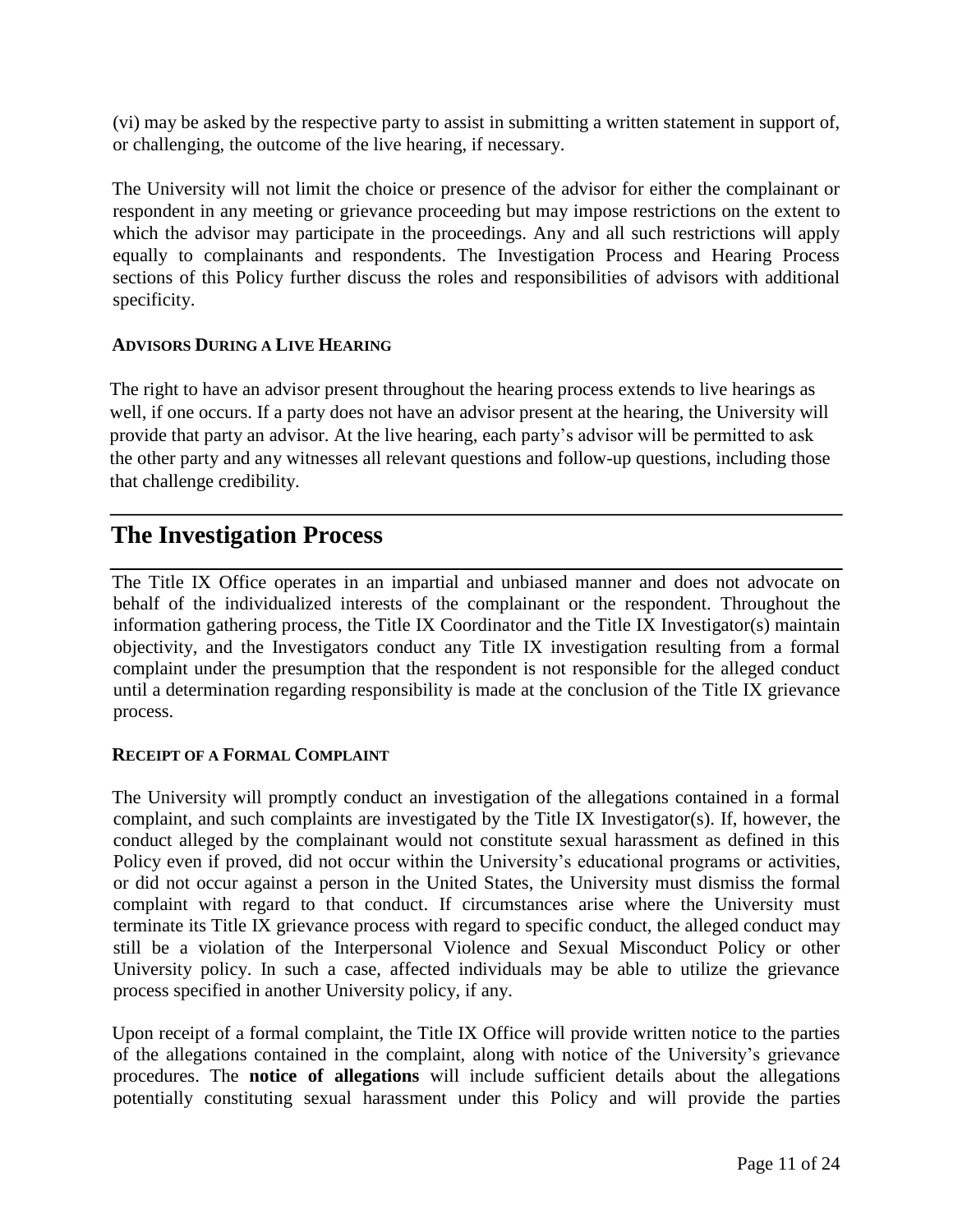sufficient time to prepare a response before any initial interview. These details will include, to the extent known, the identities of the parties involved in the incident, the conduct allegedly constituting a Title IX violation, and the date and location of the alleged incident.

The notice of allegations will also specify that the respondent is presumed not responsible for the alleged conduct and that a determination regarding responsibility is made at the conclusion of the grievance process. The notice will additionally inform the parties that they may have an advisor of their choice who may be, but is not required to be, an attorney, and that the parties may inspect and review evidence as provided for in this Policy.

If, after the initial notice is disseminated, the University decides to investigate allegations about the complainant or the respondent that are not included in the initial notice of allegations, or if new details pertaining to the allegations are discovered, all known parties will be given notice of the additional allegations or the newly discovered details.

#### **INFORMATION GATHERING**

The Title IX Investigator(s) will attempt to interview the complainant and the respondent of the alleged incident. Additionally, the Title IX Investigator(s) will request from both parties any information and evidence that is directly related to the allegations under investigation, including the names of potential witnesses to interview. The complainant and respondent will also be given equal opportunity to present witnesses during the investigation process, including fact and expert witnesses, and other inculpatory and exculpatory evidence. Both parties will also have the ability to discuss the allegations under investigation with the Title IX Investigator(s) and to gather and present relevant evidence, and the Title IX Office will not restrict these abilities. Similarly, the complainant and the respondent will be given the same opportunity to have others present during any meeting that takes place during the investigation process, which includes the opportunity to be accompanied by an advisor of their choice or an advisor provided by the University. While gathering information, the Title IX Investigator(s) will not make determinations regarding credibility of the parties or witnesses, and will objectively evaluate evidence.

With respect to parties or witnesses whose participation in the investigation is invited or expected, the Title IX Office will provide them written notice of the date, time, location, participants, and purpose of the investigative interview or other meeting, and will provide sufficient time for these individuals to prepare to participate.

The Title IX Investigator(s) will also provide both parties an equal opportunity to inspect and review evidence obtained as part of the investigation that is directly related to the allegations raised in the formal complaint, including evidence upon which the University does not intend to rely in reaching a determination regarding responsibility and inculpatory or exculpatory evidence whether obtained from a party or other source, so that each party can meaningfully respond to the evidence before the conclusion of the investigation.

#### **THE INVESTIGATIVE REPORT**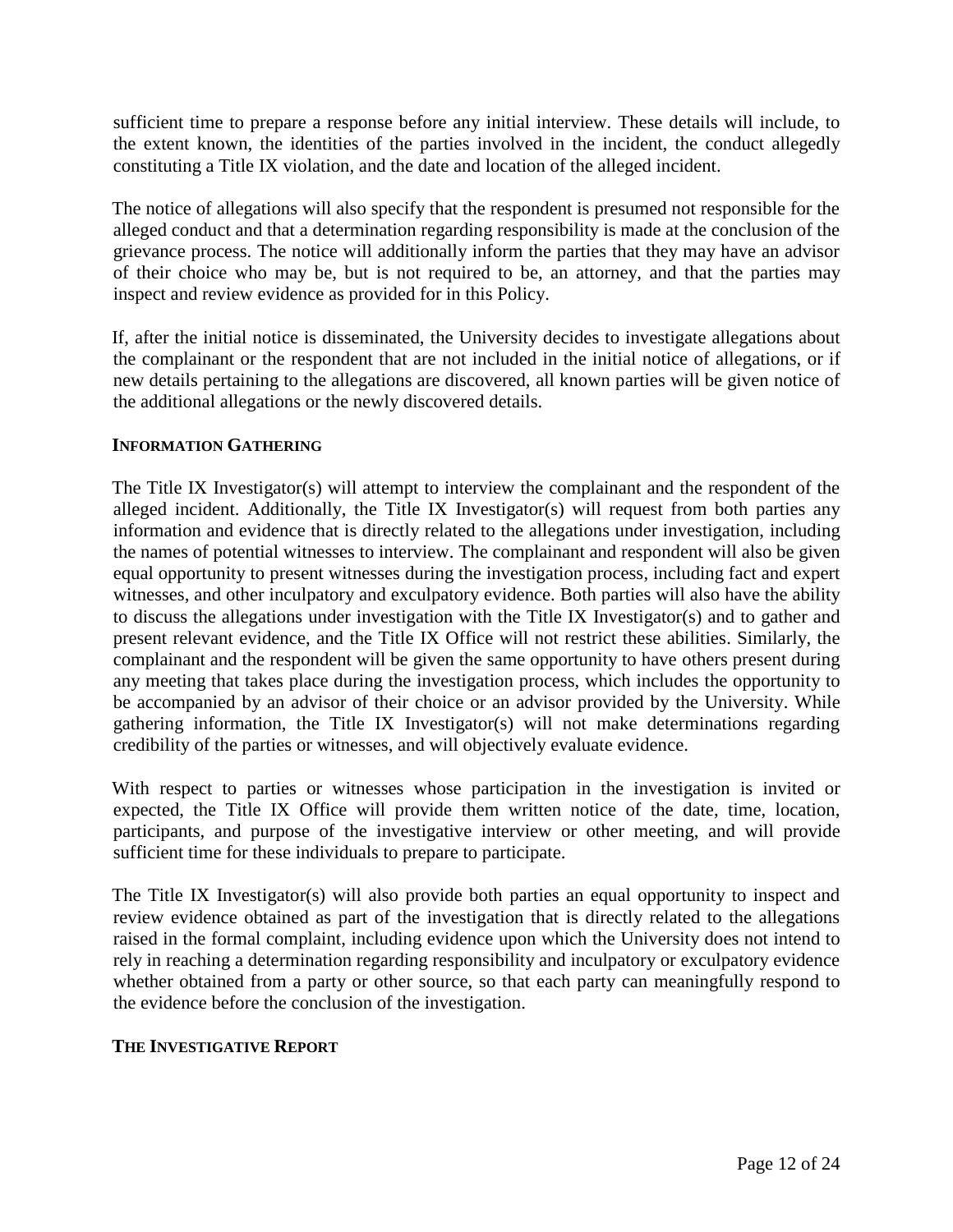Prior to completion of the investigative report, the Title IX Investigator(s) will send to each party and the party's advisor, if any, the evidence subject to inspection and review in an electronic format or a hard copy, and the parties will have ten (10) days to submit a written response, which the Investigator will consider prior to completion of the investigative report. The Title IX Office will make all such evidence subject to the parties' inspection and review available at any hearing to give each party equal opportunity to refer to such evidence during the hearing.

Once the Title IX Investigator(s) have considered the parties' written responses, if any, and the investigation process has concluded, the Title IX Investigator(s) will create an **investigative report** that fairly summarizes relevant evidence. The report will not contain findings of fact as to whether a Title IX violation did or did not occur but will instead contain a summary of the investigation and all relevant documents submitted by the parties and potential witnesses. The Title IX Coordinator and/or Title IX Investigator(s) will determine whether a piece of evidence is relevant and thus included in the investigative report.

At least ten (10) days prior to a hearing, if a hearing is required or provided, or other time of determination regarding responsibility, the Title IX Office will send to each party and the party's advisor, if any, the final investigative report in an electronic format or hard copy, for their review and written response.

# **Timeframes**

The University is committed to the reasonably prompt resolution of a formal complaint of sexual harassment so that parties to a Title IX case are not required to wait longer than necessary to know the resolution of a formal complaint of sexual harassment. Accordingly, Title IX cases will generally be adjudicated within ninety (90) business days from the date that the Title IX Coordinator is notified of the complaint.

The Title IX Investigator(s) will make every effort to investigate the allegations raised in a formal complaint but will not allow speed to interfere with the quality of the investigation. The time required to conduct a thorough and complete investigation will vary depending upon, among other things, the complexity of the allegations, the availability or absence of the parties or witnesses, the number of witnesses, the volume of documentary evidence that must be reviewed or gathered, break periods and periods where the University is either on break or closed, or concurrent law enforcement activity that may require the University to suspend its investigation or other Title IX proceedings in deference to law enforcement activity.

The timeframe for the resolution of a formal complaint may be extended for good cause with written notice to the parties and an explanation for the delay. **Good cause** includes, but is not limited to, considerations such as the absence of a party, a party's advisor, or a witness; concurrent law enforcement activity; or the need for language assistance or accommodation of disabilities.

## **Informal Resolution Process**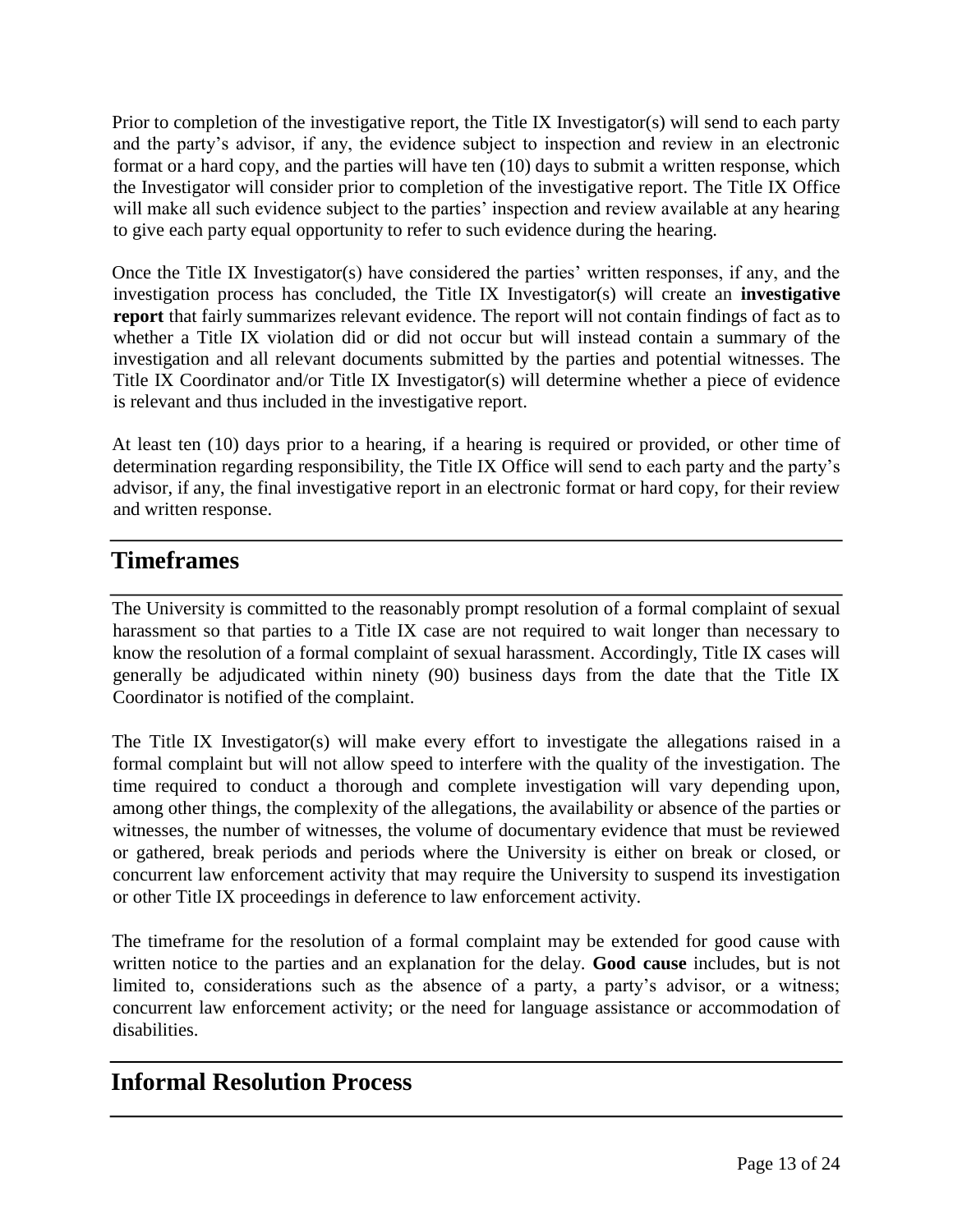At any time prior to the Independent Decision-Maker reaching a determination regarding the respondent's responsibility, the Title IX Coordinator may offer to facilitate an informal resolution process, such as **mediation**, that does not involve a full investigation and adjudication of the complainant's allegations. The informal resolution process is only available after a formal complaint has been filed and cannot be used to resolve allegations that a University employee sexually harassed a student.

If the complainant and respondent are interested in pursuing informal resolution of a complaint, both parties will be notified of the allegations, the requirements of the informal resolution process, including any circumstances under which it precludes the parties from resuming a formal complaint arising from the same allegations, and any consequences resulting from participation in the informal resolution process, including what records will be maintained and shared. Before an informal resolution process may proceed, the complainant and the respondent must voluntarily agree to the process in writing. The parties cannot be compelled to participate. Before reaching an agreement through the mediation process, any party has the right to withdraw from the informal resolution process and resume the grievance process with respect to the formal complaint. If, however, the parties reach an agreement during this process, the terms of the **mediation agreement** will be memorialized in writing and will be binding upon the parties. Violation of the written agreement will result in the student being charged with Disregard for University Authority, DSA.SC.200.010, and may result in the agreement being voided.

If the parties are unable to reach an agreement through the informal resolution process, the investigation and/or adjudication process will resume.

# **Pre-Hearing Conference**

Once the investigative report has been made available to the parties and their advisors, if any, the Title IX Office will schedule an individual **pre-hearing conference** with both the complainant and the respondent. During the pre-hearing conference, the parties will be informed of their rights and will be instructed on the remainder of the Title IX grievance process. In addition, both parties will be asked to provide the names of any advisors and witnesses who they anticipate will participate in the live hearing, should a hearing take place. Additional meetings with the complainant or respondent will be scheduled if necessary.

## **The Hearing Process**

If the respondent to a Title IX case is a University employee and thus not given the opportunity to participate in the informal resolution process, or the parties have not agreed to the informal resolution process, and other circumstances do not prevent a Title IX case from moving forward, the matter will be resolved by the University's designated Independent Decision-Maker through a live hearing.

The Independent Decision-Maker reaches a determination as to the respondent's responsibility, but operates under the presumption that the respondent is not responsible for the alleged conduct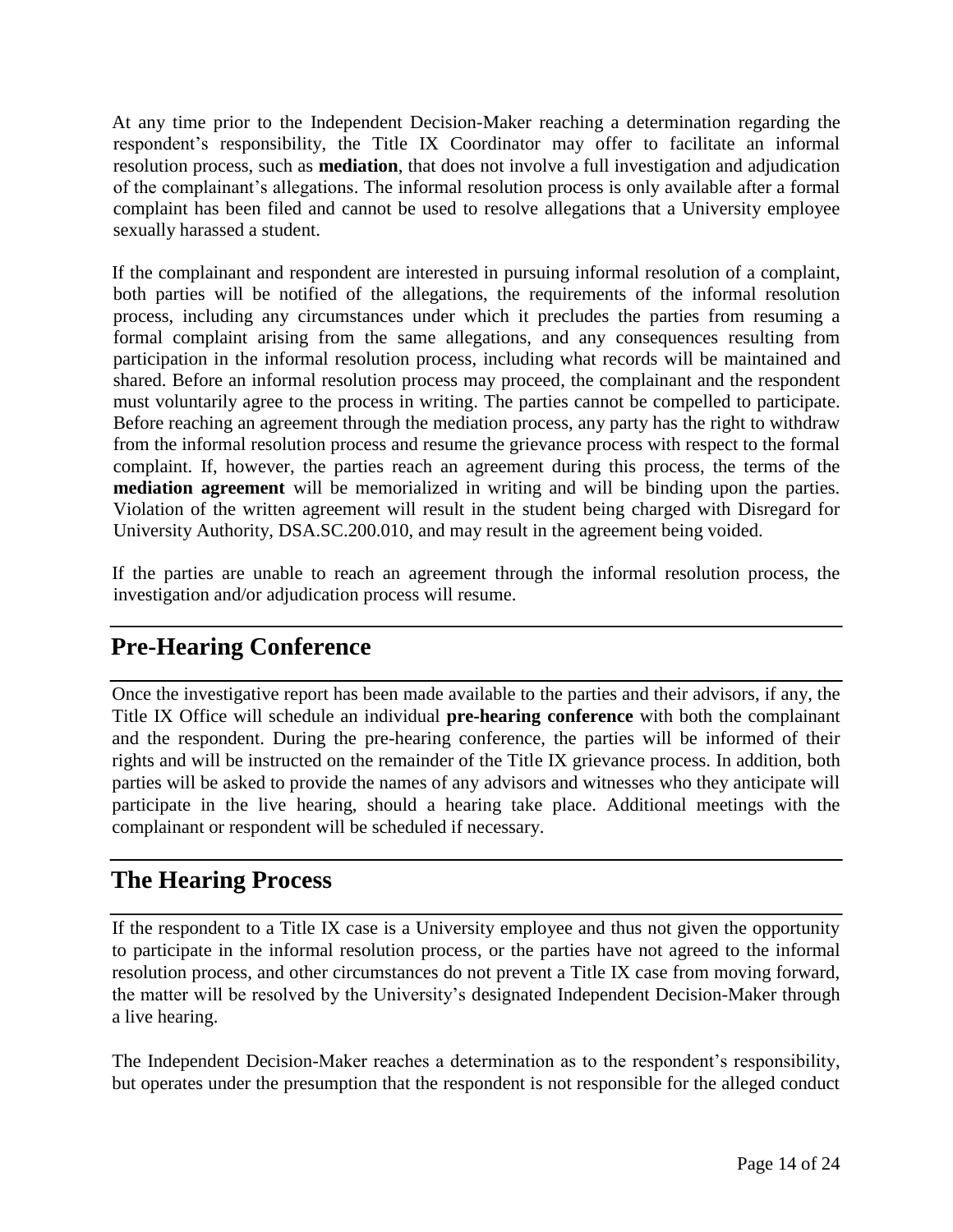until a determination regarding responsibility is made at the conclusion of the Title IX grievance process.

#### **DETERMINING THE TIME AND LOCATION OF THE HEARING**

After the pre-hearing conference, the designated Hearing Clerk will work with the complainant, respondent, advisors, witnesses, and the Independent Decision-Maker to determine the time and location of the live hearing.

#### **THE LIVE HEARING**

The live hearing will take place on the date and time agreed to by the complainant and respondent. A **live hearing** does not require that the parties, the Independent Decision-Maker, or other individuals participating in the hearing process meet face to face at the same geographic location. Live hearings may be conducted with all parties physically present in the same geographic location or, at the University's discretion, any or all parties, witnesses, and other participants may appear at the live hearing virtually, with technology enabling participants simultaneously to see and hear each other. Additionally, at the request of either the complainant or the respondent, the University will facilitate the live hearing with the parties located in separate rooms with technology enabling the Independent Decision-Maker and the parties to simultaneously see and hear the party or witness answering questions. Live hearings are closed proceedings and not open to the public.

The **Independent Decision-Maker** will preside over the live hearing and is vested with the authority to maintain the order of the parties, participants, and proceedings. At the beginning of the live hearing, the Independent Decision-Maker will give an overview of the hearing process. During the hearing, the complainant and respondent will have the opportunity to present and challenge evidence. If the Independent Decision-Maker makes any credibility determinations about a hearing participant, those determinations will not be based on a person's status as a complainant, respondent, or witness.

The complainant and the respondent are permitted to make an **opening statement** to the Independent Decision-Maker at the beginning of the live hearing. Similarly, both parties are permitted to make a **closing argument** to the Independent Decision-Maker at the conclusion of the live hearing. Either party may elect to have their advisor make their opening statement, closing argument, or both. The opening statement and closing argument each must not exceed ten (10) minutes in length.

The Title IX Office will make any such evidence that was subject to the parties' inspection and review prior to the completion of the investigative report available at any hearing to give each party equal opportunity to refer to such evidence during the hearing, including for the purposes of cross-examination.

#### **CROSS-EXAMINATION AND RELEVANCE OF EVIDENCE**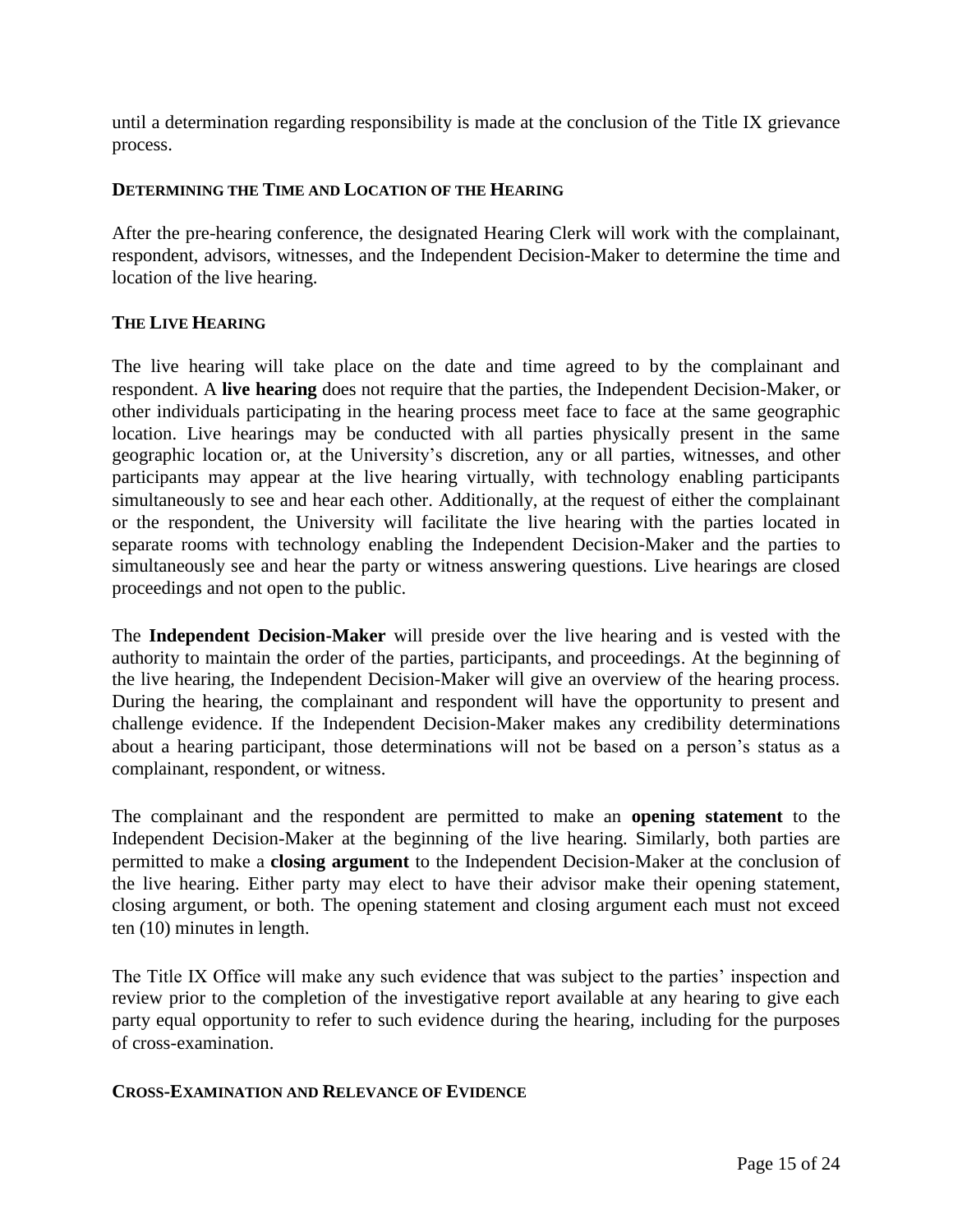All evidence presented during the live hearing, as well as all questions asked during the crossexamination portions of the live hearing, must be relevant. A piece of evidence or a crossexamination question is **relevant** if (i) it has any tendency to make a fact more or less probable than it would be without the evidence; and (ii) the fact is of consequence in determining the case.

The Independent Decision-Maker may ask questions and will permit each party's advisor to ask questions, and follow up questions, including those that challenge credibility, but all questions asked during such **cross-examination** must be relevant. Cross-examination at the live hearing must be conducted directly, orally, and in real time by the party's advisor and never by a party personally. If a party does not have an advisor present at the hearing, the University will provide that party an advisor of the University's choice at no cost to that party. If the Independent Decision-Maker makes any credibility determinations about a hearing participant, those determinations cannot be based on a person's status as a complainant, respondent, or witness.

Before a complainant, respondent, or witness answers a cross-examination or other question, the Independent Decision-Maker must first determine whether the question is relevant and will explain any decision to exclude a question as not relevant. All questions and evidence about the complainant's sexual behavior or predisposition are irrelevant and therefore must be excluded from evidence during the live hearing, unless: (i) such evidence about the complainant's sexual behavior is offered to prove that someone other than the respondent committed the conduct alleged by the complainant, or (ii) the evidence concerns specific incidents of the complainant's sexual behavior with respect to the respondent and is offered to prove consent.

### **IF A PARTY OR WITNESS DOES NOT SUBMIT TO CROSS-EXAMINATION**

If a party or witness does not submit to cross-examination at the live hearing, the Independent Decision-Maker must not rely on any statement of that party or witness in reaching a determination regarding responsibility; provided, however, that the Independent Decision-Maker cannot draw an inference about the determination regarding responsibility based solely on a party's or witness's absence from the live hearing or refusal to answer cross-examination or other questions.

If the Independent Decision-Maker asks questions, and a party or witness refuses to respond to the Independent Decision-Maker's questions, the Independent Decision-Maker is not precluded from relying on that party or witness's statements. The Independent Decision-Maker's neutral, fact-finding questions are different than cross-examination questions.

### **TITLE IX INVESTIGATOR AS A WITNESS**

The Title IX Investigator(s) may be called as a witness by either party or the Independent Decision-Maker to present information regarding the investigation. As with any witness, the Title IX Investigator(s) will not testify as to whether a Title IX violation occurred nor be asked his or her opinion about the respondent's responsibility or lack thereof but will only testify to his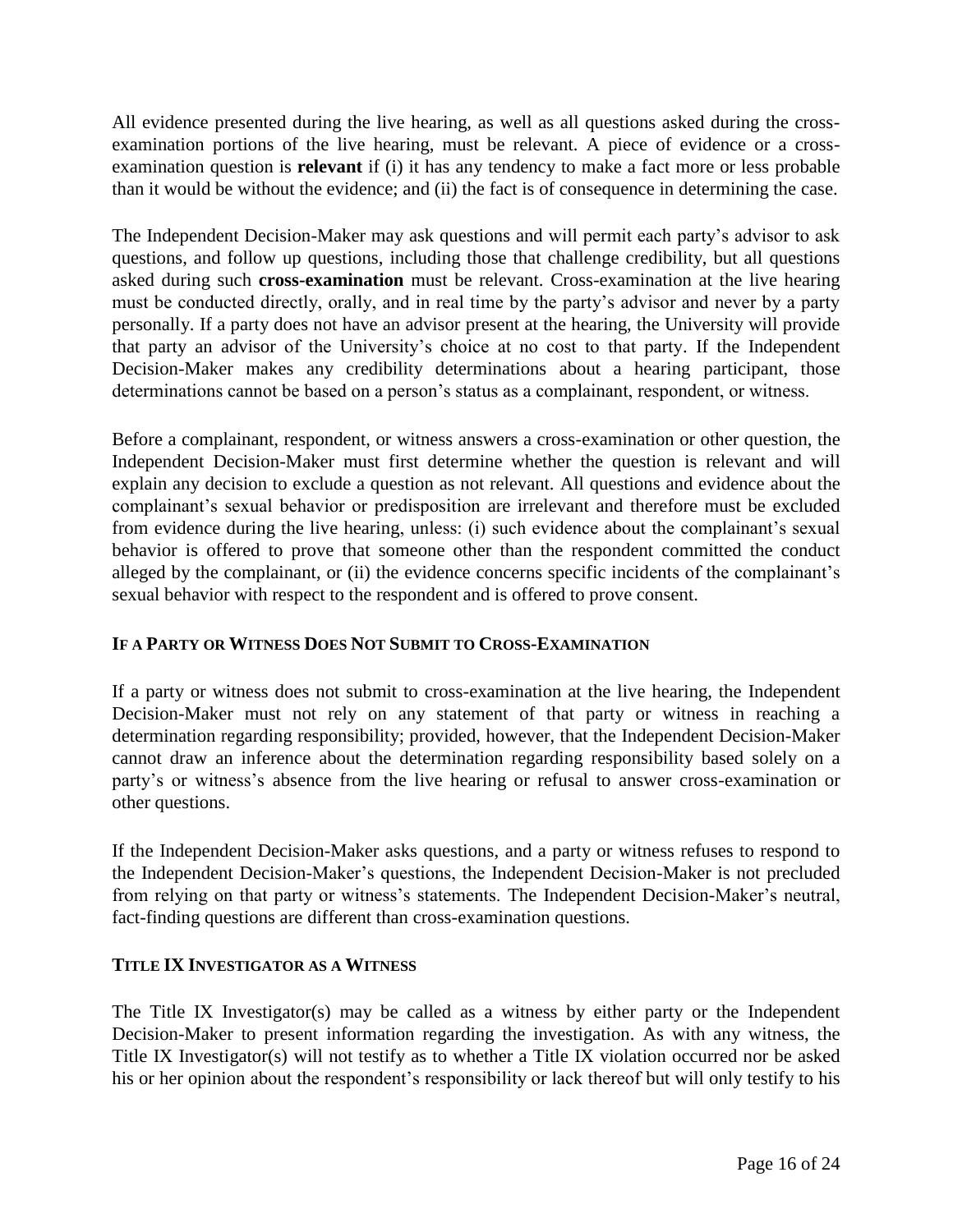or her first-hand knowledge of the facts gathered during the investigation. In addition, the Title IX Investigator(s) may testify as to any factual inconsistencies found during the investigation.

#### **STANDARD OF EVIDENCE TO BE APPLIED**

In reaching a determination regarding responsibility, the Independent Decision-Maker will apply a **preponderance of the evidence standard**. This standard requires a showing that a particular party's evidence is more credible or convincing than that presented by the other party, or a showing that the fact to be proven is more probable than not.

#### **THE DECISION OF THE INDEPENDENT DECISION-MAKER**

The decision of the Independent Decision-Maker regarding the respondent's responsibility as well as possible sanctions will be determined within two (2) business days of the completion of the live hearing.

The Independent Decision-Maker will issue a **written determination regarding responsibility**, which will include: (i) identification of the allegations potentially constituting sexual harassment; (ii) a description of the procedural steps taken from the receipt of the formal complaint through the determination, including any notifications to the parties, interviews with parties and witnesses, site visits, and methods used to gather other evidence, and hearings held; (iii) findings of fact supporting the determination; (iv) conclusions regarding the application of the University's Title IX Policy to the facts; (v) a statement of, and rationale for, the result as to each allegation, including a determination regarding responsibility, any disciplinary sanctions the University will impose on the respondent, if any, and whether remedies designed to restore or preserve equal access to the University's education program or activity will be provided by the University to the complainant; and (vi) the University's procedures and permissible bases for the complainant or the respondent to appeal the decision. The complainant and the respondent will be notified of the hearing panel's determination simultaneously.

The determination regarding responsibility becomes final on the date that the University provides the parties with the written determination of the result of the appeal, if an appeal is filed, or if an appeal is not filed, the date on which an appeal would no longer be considered timely.

#### **RECORDING THE LIVE HEARING**

The Independent Decision-Maker will create an audio recording, audiovisual recording, or transcript, of any live hearing and make it available to the parties for inspection and review.

### **Disciplinary Sanctions**

Title IX encompasses a wide range of prohibited conduct. As such, depending upon the facts and circumstances of a particular Title IX Policy violation, sanctions resulting from a finding of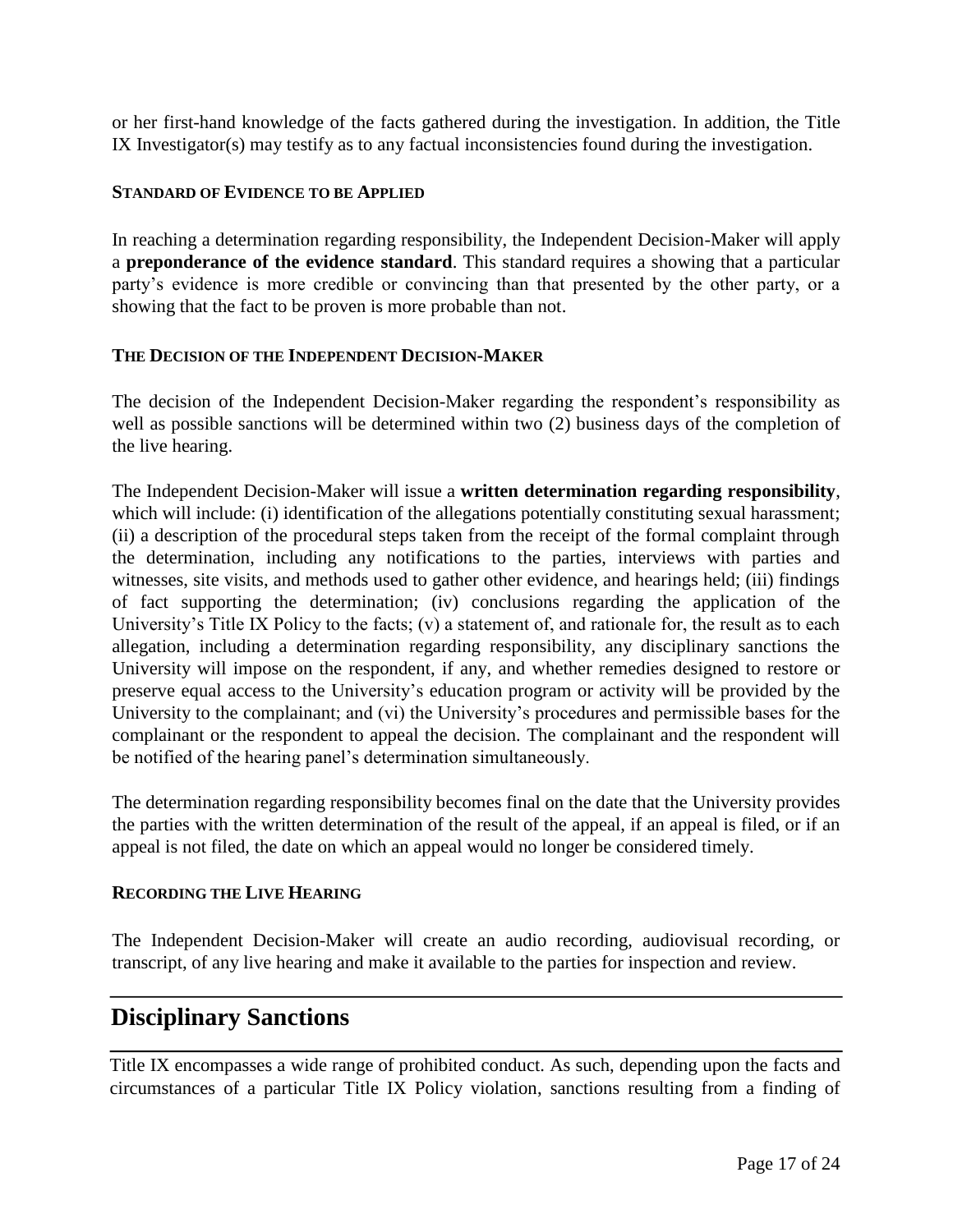responsibility may range from a verbal reprimand to expulsion from the University. Sanctions are enforced immediately upon determination of the violation.

The following list encompasses all possible sanctions that may be imposed by the University:

- **Oral reprimand**: An oral statement of disapproval with or without written follow-up communication.
- **Written reprimand**: A written notice to the respondent of the inappropriate nature of the conduct.
- **Disciplinary probation**: Probation accompanied by a written reprimand to the respondent for violation of the Title IX Policy. Probation is for a definite period of time and includes the possibility of more severe sanctions if the respondent is found responsible for violating any other University rules and regulations during the probationary period.
- **Loss of privileges**: Denial of specified privileges for a designated period of time. This may include, but is not limited to, loss of visitation rights, denial of participation in specific programs, denial of participation in University-related organizations or groups, denial of the right to attend University-sponsored events, and denial of access to campus resources or facilities.
- **Restitution**: Reasonable compensation for loss, damage, or injury to the appropriate party. Restitution may take the form of community service, monetary compensation, or material replacement.
- **Community service**: Assignments for the benefit of the University or community. Community service assignments must be approved by the Title IX Coordinator.
- **Assessment**: A respondent may be required to attend sessions with a counselor for an assessment, either through the University's Counseling Center, Student Health Services, or an outside provider.
- **Substance abuse education**: A respondent may be required to meet with a substance abuse educator or attend programs designed to help the student deal with substance abuse issues and learn from the experience.
- **Educational project(s)**: A respondent may be required to participate in educational projects that will enhance the educational impact of the Title IX grievance process on the respondent, which may include oral or written reports to the Title IX Coordinator.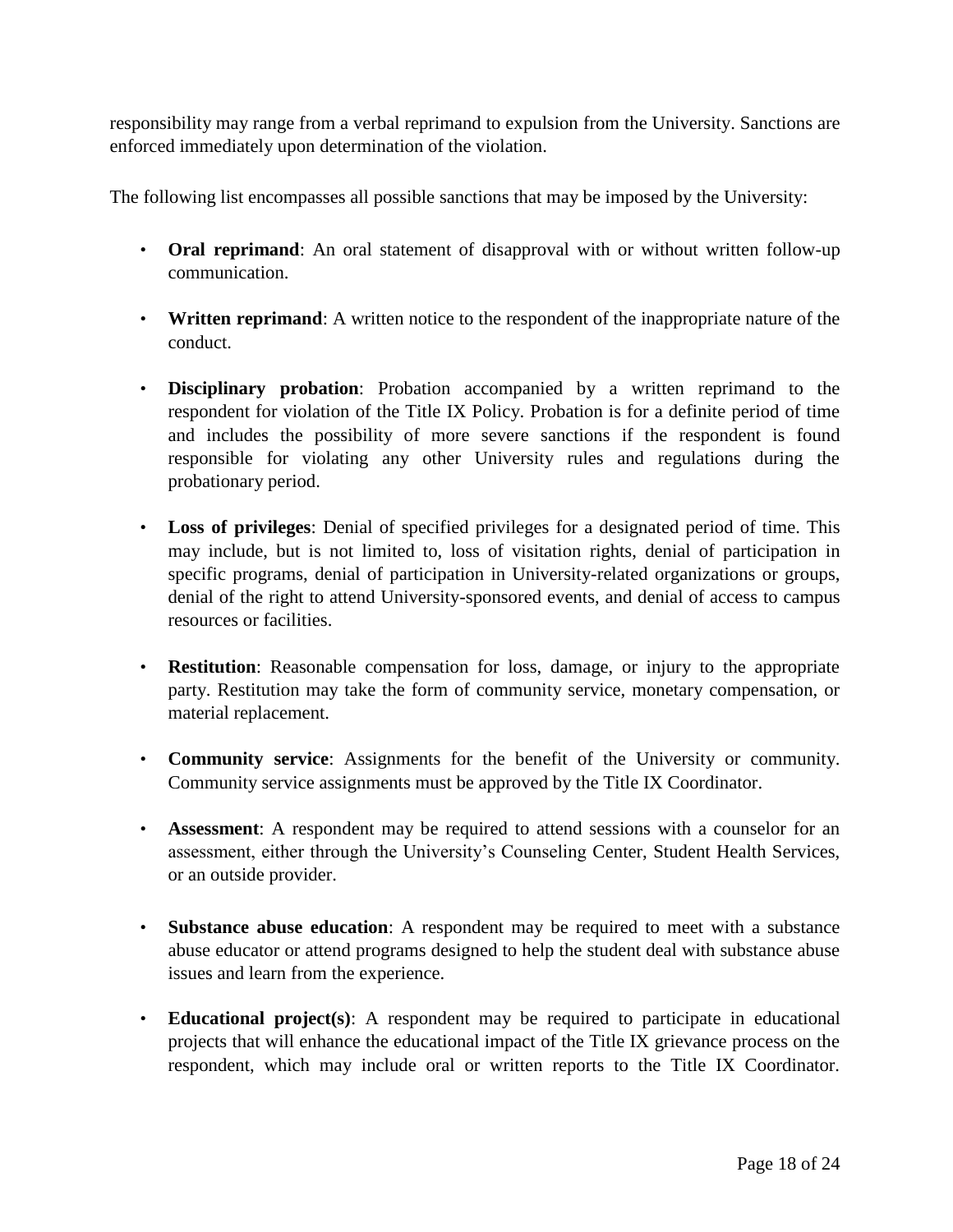Educational sanctions are designed to increase the respondent's understanding of how his or her behavior affects others.

- Suspension: Separation of the student respondent from the University for a definite period of time, after which the student is eligible to return. Conditions for readmission may be specified. This sanction will be noted on the academic transcript of the respondent. Academic coursework completed during a respondent's suspension will not be accepted as transfer credit.
- **Demotion**: A reduction in an employee's job title, responsibilities, and/or salary.
- **Expulsion**: Permanent separation of the student respondent from the University community without the possibility of readmission. This sanction will be noted on the academic transcript of the respondent.
- **Termination**: Permanent termination of the respondent's employment with the University.
- A **combination** of any of the above sanctions.

**Other remedies**: Though not a disciplinary sanction, the Independent Decision-Maker may order remedies which are designed to restore or preserve equal access to the University's education program or activity by the University to the complainant.

# **Appeals**

If a party wishes to appeal a determination regarding responsibility, including sanctions, or a dismissal of a formal complaint or any allegations therein, that party may submit a written appeal to the Appellate Consideration Board for the University within ten (10) business days.

#### **BASES FOR AN APPEAL**

The University will offer both parties an appeal from a determination regarding responsibility, including sanctions, and from the University's dismissal of a formal complaint or any allegations therein, on the following bases:

- Procedural irregularity that affected the outcome of the matter;
- New evidence that was not reasonably available at the time the determination regarding responsibility or dismissal was made, that could affect the outcome of the matter;
- The Title IX Coordinator, Investigator(s), or Independent Decision-Maker had a conflict of interest or bias for or against complainants or respondents generally or the individual complainant or respondent that affected the outcome of the matter;
- The grievance process described in the University's Title IX Policy was not followed;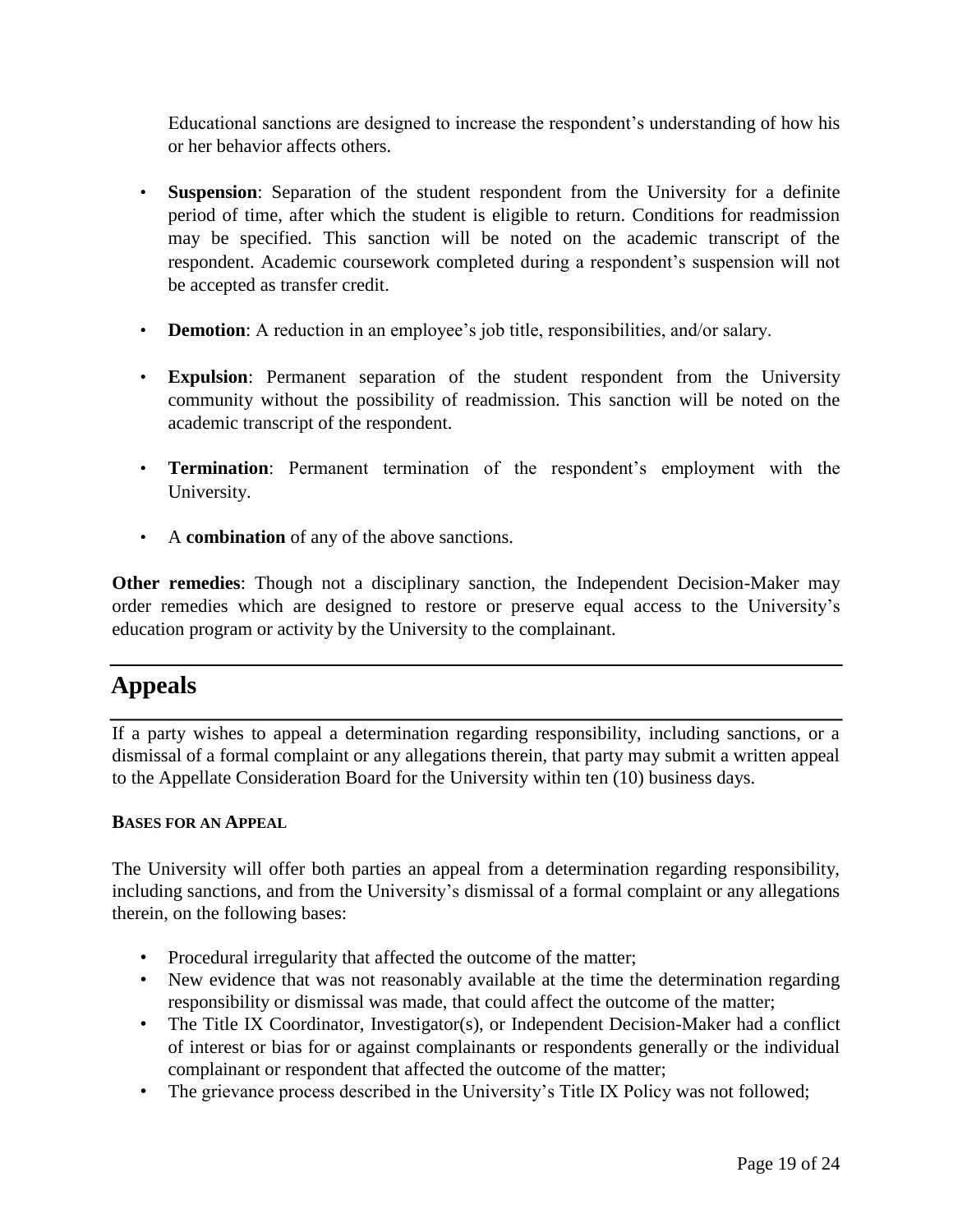- The conduct alleged does not fall within the jurisdiction of the University's Title IX grievance process; or
- The sanctions imposed by the Independent Decision-Maker were not appropriate for the violation that the respondent was found to have committed.

### **AFTER AN APPEAL HAS BEEN FILED**

The non-appealing party will be notified in writing when an appeal is filed. The complainant and respondent will be provided a reasonable, equal opportunity to submit a written statement in support of, or challenging, the outcome of the grievance proceeding giving rise to the appeal. The decision-maker for the appeal will not be the Title IX Coordinator, Title IX Investigator(s), nor the Independent Decision-Maker that reached the determination regarding responsibility or dismissal of a complaint giving rise to the appeal.

### **REVIEW BY THE APPELLATE CONSIDERATION BOARD**

The Chancellor of the University has delegated final authority of review to the Appellate Consideration Board. The Appellate Consideration Board will review the written request for appellate consideration, the case file, and any audio recording, audiovisual recording, or transcript of the live hearing. The Appellate Consideration Board may request new information or material from the complainant, respondent, Independent Decision-Maker, conduct officers, Title IX Coordinator, Title IX Investigator(s), or witnesses. In determining the merit of an appeal, the Appellate Consideration Board will not substitute its judgment for the decision of the Independent Decision-Maker that presided over the live hearing.

### **THE DECISION OF THE APPELLATE CONSIDERATION BOARD**

After reviewing the appeal and the documents related to a case, the Appellate Consideration Board will make a decision based upon the basis or bases of the appeal.

For appeals based on a claim of **procedural irregularity** that affected the outcome of the matter, the Appellate Consideration Board may: (i) reduce or change the sanction to something similar or less than the original sanction, (ii) remand the case to the Independent Decision-Maker with specific questions and/or instructions to consider, or (iii) remand the case to a new designated Independent Decision-Maker for a new live hearing.

For appeals based on a claim of **new evidence** that was not reasonably available at the time the determination regarding responsibility was made, which affected the outcome of the matter, the Appellate Consideration Board may: (i) uphold the decision and/or sanction as the new evidence would not affect the rationale of a designated Independent Decision-Maker, or (ii) remand to the Independent Decision-Maker with specific instructions concerning the review of the new material.

For appeals based on a claim that the Title IX Coordinator, Investigator(s), or Independent Decision-Maker had a **conflict of interest or bias** for or against complainants or respondents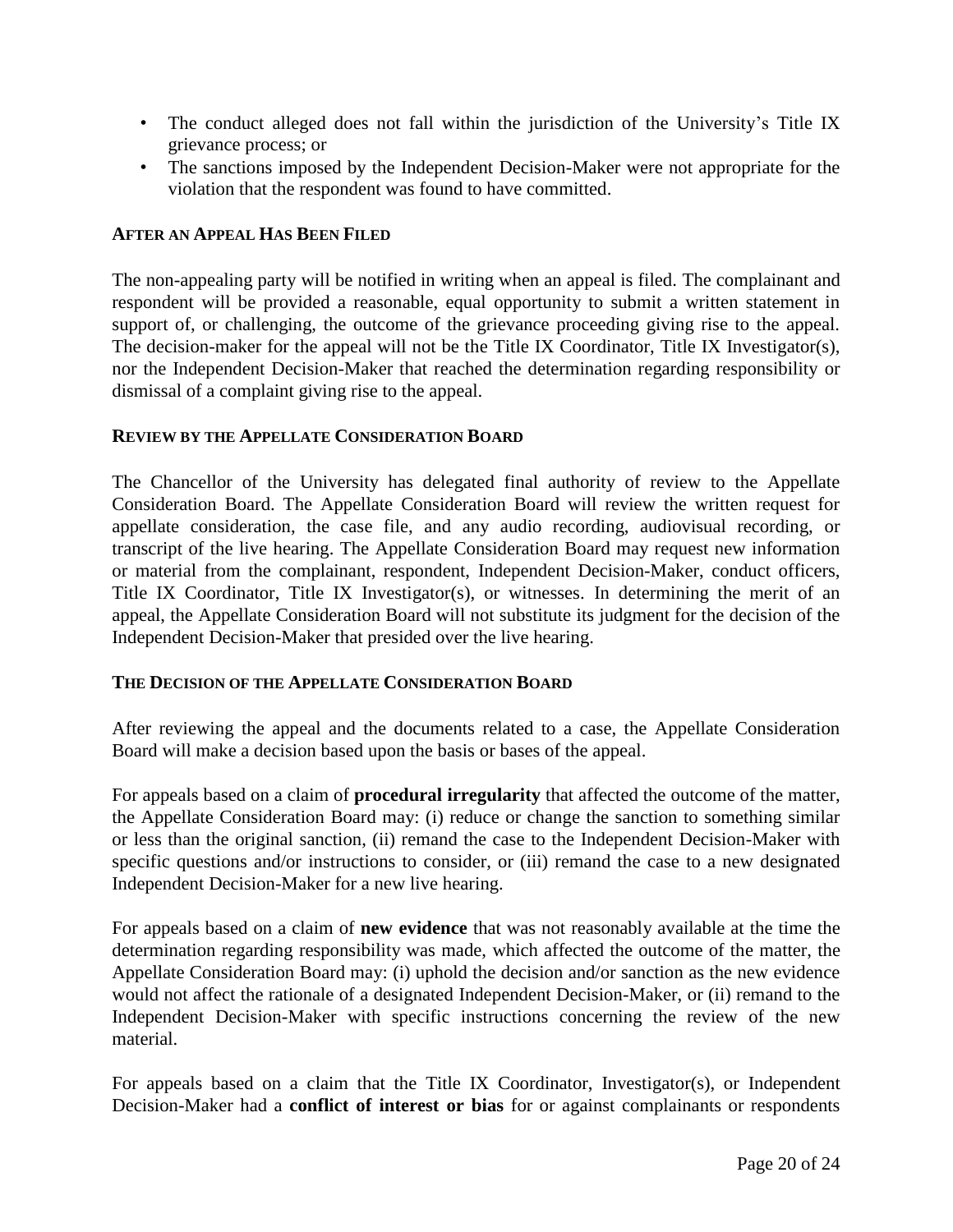generally or the individual complainant or respondent that affected the outcome of the matter, the Appellate Consideration Board may: (i) uphold the decision and/or sanction as the conflict of interest or bias did not affect the outcome of the matter, or (ii) remand the case to a new designated Independent Decision-Maker for a new hearing.

For appeals based on a claim that the **grievance process** described in the University's Title IX Policy was not followed, the Appellate Consideration Board may: (i) uphold the decision and/or sanction, (ii) remand the case to the Independent Decision-Maker with specific instructions, or (iii) remand the case to a new designated Independent Decision-Maker for a new hearing.

For appeals based on a claim that the conduct alleged does not fall within the **jurisdiction** of the University's Title IX grievance process, the Appellate Consideration Board may: (i) uphold the decision and/or sanction, (ii) remand the case to the Independent Decision-Maker with specific instructions, or (iii) remand the case to a new designated Independent Decision-Maker for a new hearing.

For appeals based on a claim that the **sanctions** imposed by the Independent Decision-Maker were not appropriate for the violation that the respondent was found to have committed, the Appellate Consideration Board may: (i) reduce or change the sanction to something similar or less than the original sanction, or (ii) remand to the Independent Decision-Maker with specific questions and/or instructions to consider.

The Appellate Consideration Board will issue a written decision describing the appeal and the rational for the result, which will be provided to the parties simultaneously.

For Title IX cases involving an employee respondent, either party may appeal the findings of an investigation and any disciplinary action taken by the University by submitting an appeal, in writing, to the Provost. Such an appeal must be made within five (5) business days of the receipt of the decision from the Independent Decision-Maker. The Provost's decision is final.

## **Emergency Removal of a Respondent**

The University maintains the authority to remove a respondent from its educational programs or activities on an emergency basis if, after undertaking an individualized safety and risk analysis, it is determined that a respondent poses an immediate threat to the physical health or safety of any students or other individual arising from the allegations of sexual harassment that justifies removal, and the University provides the respondent with notice and an opportunity to challenge the decision immediately following the removal.

# **Administrative Leave**

The University may place a non-student employee respondent on administrative leave during the pendency of the Title IX grievance process. Under this Policy, **administrative leave** consists of separation of an employee from the University, with or without pay, pending the conclusion of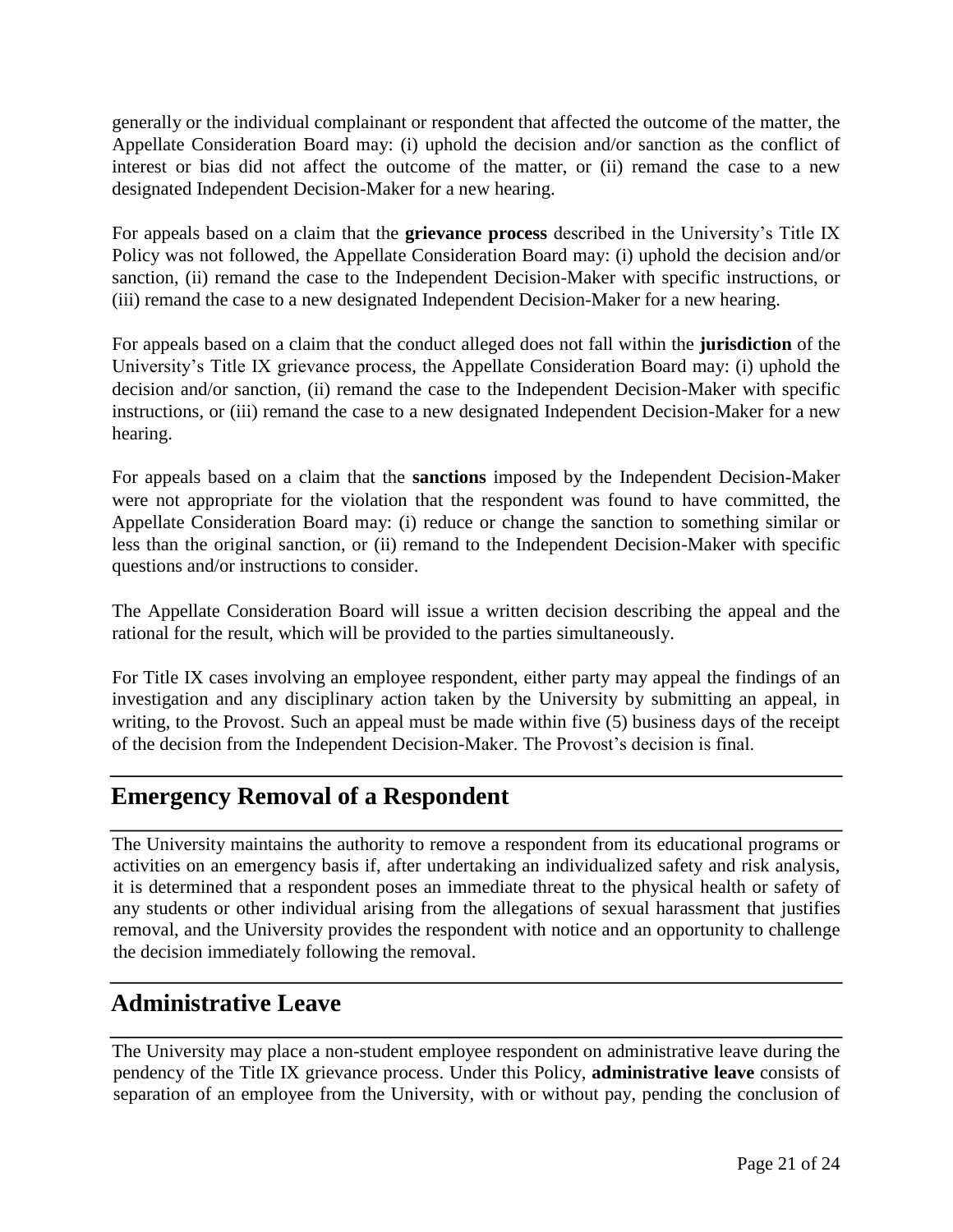the Title IX grievance process. Upon the conclusion of the grievance process, the employee may or may not be able to continue his or her employment with the University, and conditions for continued employment, if any, may be specified.

## **Amnesty**

To encourage University community members to timely seek medical care and to promptly report allegations of sexual harassment and other conduct prohibited by this Policy, the University offers amnesty to those individuals who the Title IX Office learns has voluntarily consumed alcohol or other drugs relating to the alleged incident under investigation. Students who have consumed or possessed alcohol or drugs during the circumstances related to or involving the incident alleged in a Title IX report or formal complaint will not face conduct proceedings nor be otherwise sanctioned for such conduct under the University's drug and alcohol policies. This amnesty extends to complainants, respondents, and any witnesses making a report, formal complaint, or participating in an investigation or proceeding in any manner pursuant to this Policy.

The University may require an individual to undergo non-punitive alcohol or drug education or training if it appears to the Title IX Coordinator that the individual may be at risk with regard to the health and safety and/or social complications that accompany the repeated and excessive use of alcohol or drugs.

# **Retaliation**

Retaliation against an individual who initiates a Title IX complaint, participates in an investigation, or pursues legal action, is prohibited. Accordingly, the University nor any person may intimidate, threaten, coerce, or discriminate against any individual for the purpose of interfering with any right or privilege secured by Title IX or this Policy, or because the individual has made a report or complaint, testified, assisted, or participated or refused to participate in any manner in an investigation, proceeding, or hearing under this Policy. Intimidation, threats, coercion, or discrimination, including charges against an individual for code of conduct violations that do not involve sex discrimination or sexual harassment, but arise out of the same facts or circumstances as a report or complaint of sex discrimination, or a report or formal complaint of sexual harassment, for the purpose of interfering with any right or privilege secured by Title IX or this Policy, constitutes retaliation.

The exercise of rights protected under the First Amendment does not constitute retaliation prohibited under this provision. Charging an individual with a code of conduct violation for making a materially false statement in bad faith in the course of a grievance proceeding under this provision does not constitute retaliation, provided, however, that a determination regarding responsibility, alone, is not sufficient to conclude that any party made a materially false statement in bad faith.

Any person, whether a complainant, respondent, or witness, who is concerned they have experience retaliation may file a complaint under this Policy, which the Title IX Office will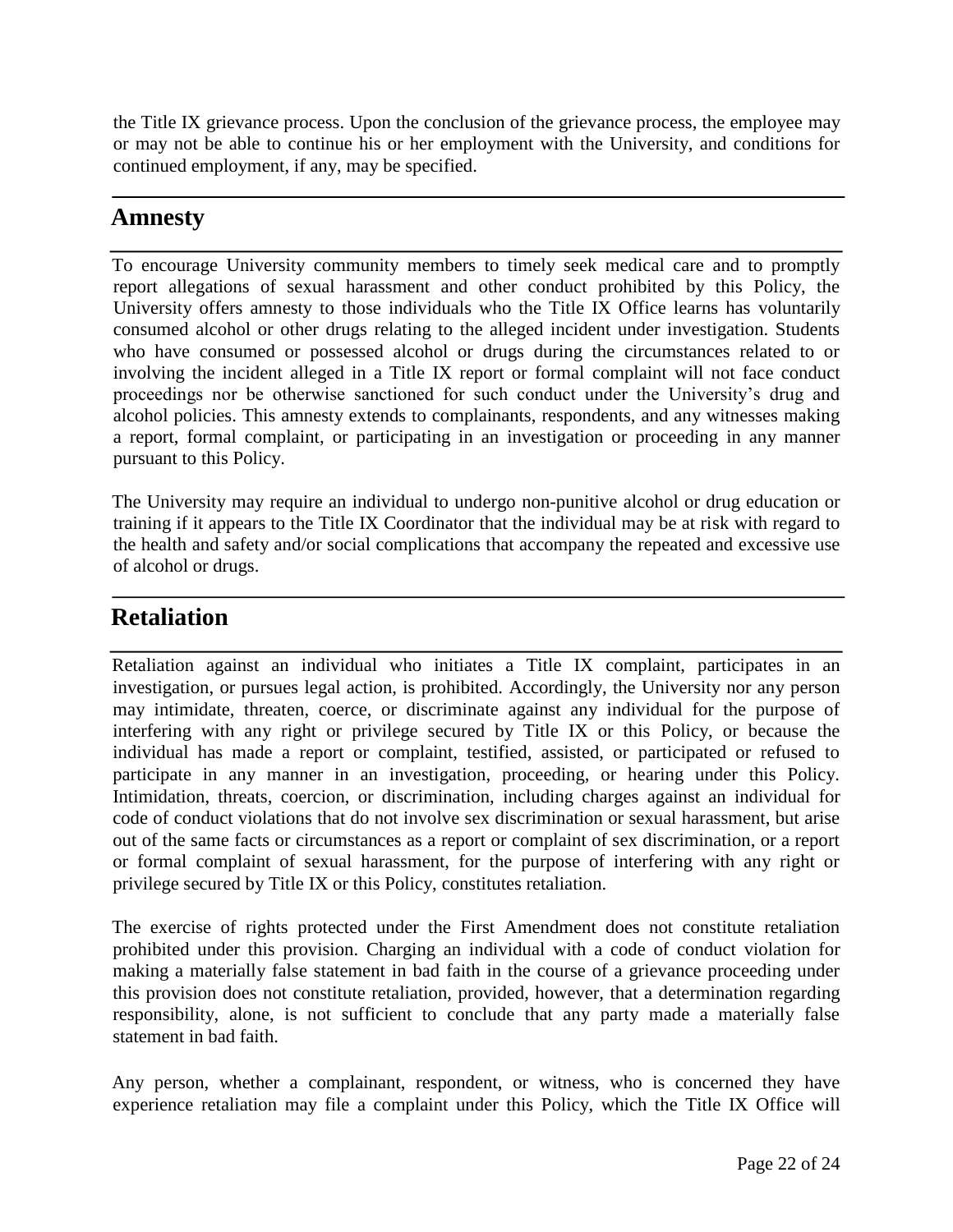promptly investigate. The Title IX Coordinator may implement supportive measures or take other remedial action in response to allegations or threats of retaliation prohibited by this Policy. These measures may include, but are not limited to academic accommodations, No Contact directives, changes in course schedules, and modifications to housing assignments.

Disciplinary sanctions may be issued against anyone determined to have engaged in retaliation, including individuals who are acting on behalf of the respondent or complainant, with or without the knowledge of the complainant or respondent.

# **Consensual Relationships**

The University's policy concerning consensual relationships may be found at ACA.EO.100.011.

# **Confidentiality and Privacy**

The University will keep confidential the identity of any individual who has made a report or complaint of sex discrimination, including any individual who has made a report or filed a formal complaint of sexual harassment, any complainant under this Policy, and individual who has been reported to be the perpetrator of sex discrimination, any respondent, and any witness in a Title IX grievance process. Confidentiality will be maintained, except where a disclosure is required by applicable law or necessary for the conduct of any investigation, hearing, or proceeding under this Policy.

Even where an individual requests privacy or confidentiality, employees who receive a report of sexual misconduct must share that information with the Title IX Coordinator unless otherwise exempt by state or federal law or other University policy. This disclosure is necessary because the employee may have a continuing obligation to maintain campus safety. The Title IX Coordinator will then determine whether further investigation is warranted, notwithstanding the request for privacy or confidentiality.

A complainant has the autonomy to decide whether or not to file a complaint and whether or not to participate in a Title IX grievance process. However, the Title IX Coordinator may determine that the circumstances of an alleged incident are so severe or that the allegations otherwise indicate there is an ongoing danger to the complainant and/or members of the University community such that action must be taken on the part of the University beyond the action requested by the complainant. The Title IX Coordinator has the discretion to proceed with a Title IX investigation, without the complainant's involvement, by signing a formal complaint against the respondent.

When determining whether to proceed without cooperation from the complainant, the Title IX Coordinator will weigh a number of factors. Examples of factors the Title IX Coordinator will consider include: the risk of the respondent committing additional acts; if the respondent has threatened to commit additional acts; if other complaints have been reported about the same